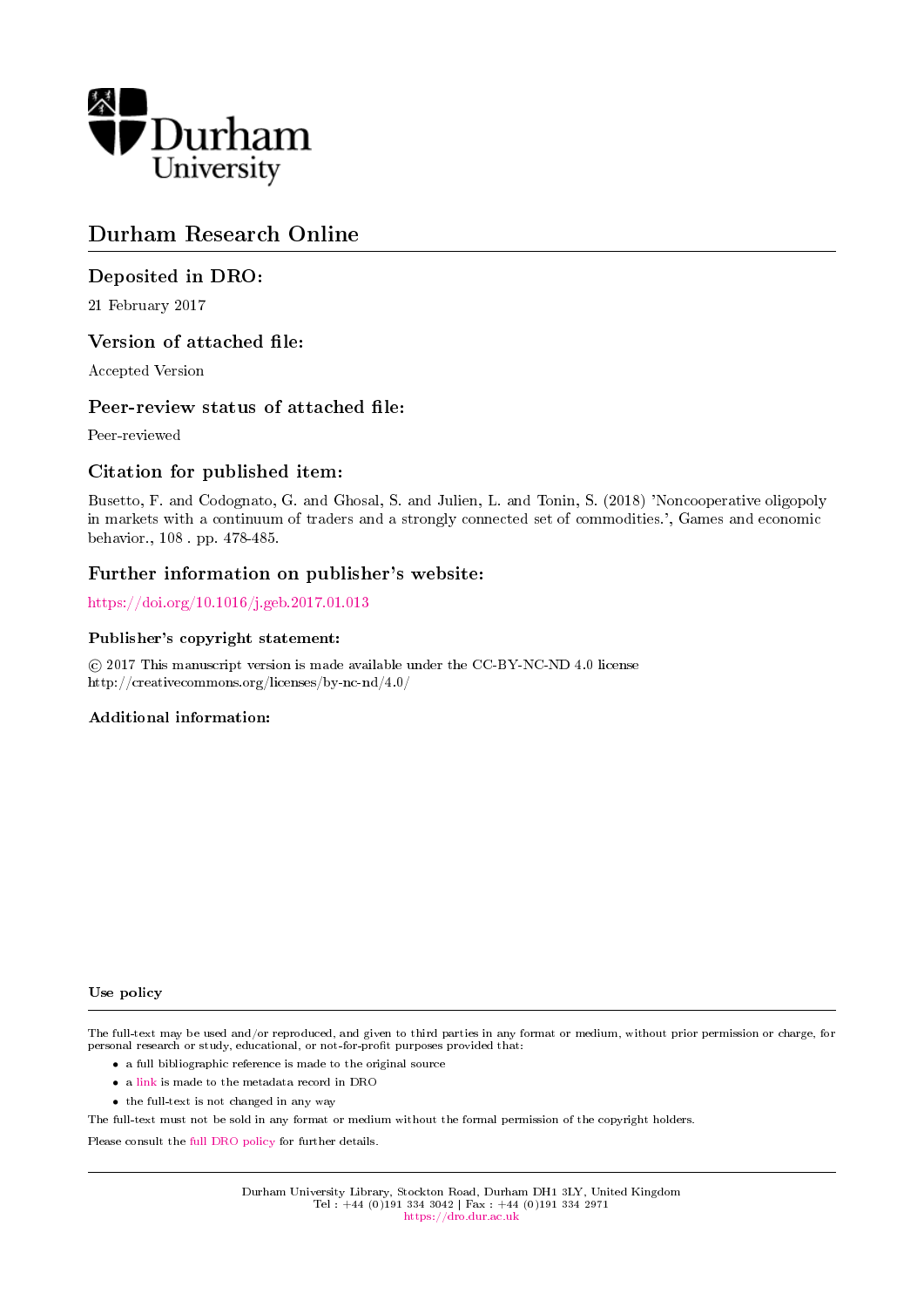# Noncooperative Oligopoly in Markets with a Continuum of Traders and a Strongly Connected Set of Commodities<sup>∗</sup>

Francesca Busetto<sup>†</sup>, Giulio Codognato<sup>†</sup>, Sayantan Ghosal<sup>§</sup>, Ludovic Julien, Simone Tonin

#### Abstract

We show the existence of a Cournot-Nash equilibrium for a mixed version of the Shapley window model, where large traders are represented as atoms and small traders are represented by an atomless part. Previous existence theorems for the Shapley window model, provided by Sahi and Yao (1989) in the case of economies with a finite number of traders and by Busetto, Codognato, and Ghosal (2011) in the case of mixed exchange economies, are essentially based on the assumption that there are at least two atoms with strictly positive endowments and indifference curves contained in the strict interior of the commodity space. Our result does not require this restriction. It relies on the characteristics of the atomless part of the economy and exploits the fact that traders belonging to the atomless part have an endogenous "Walrasian" behavior.

Journal of Economic Literature Classification Numbers: C72, D51.

<sup>∗</sup>We would like to thank two anonymous referees for their comments and suggestions. Ludovic Julien gratefully acknowledges financial support from CNRS PEPS MoMIS.

<sup>†</sup>Dipartimento di Scienze Economiche e Statistiche, Universit`a degli Studi di Udine, Via Tomadini 30, 33100 Udine, Italy.

<sup>‡</sup>Dipartimento di Scienze Economiche e Statistiche, Universit`a degli Studi di Udine, Via Tomadini 30, 33100 Udine, Italy, and EconomiX, Université Paris Nanterre, 200 Avenue de la République, 92001 Nanterre Cedex, France.

<sup>§</sup>Adam Smith Business School, University of Glasgow, Main Building, Glasgow, G12 8QQ, United Kingdom.

 $\P$ EconomiX, Université Paris Nanterre, 200 Avenue de la République, 92001 Nanterre Cedex, France.

 $\parallel$ Durham Business School, Durham University, Durham, DH1 3LB, United Kingdom.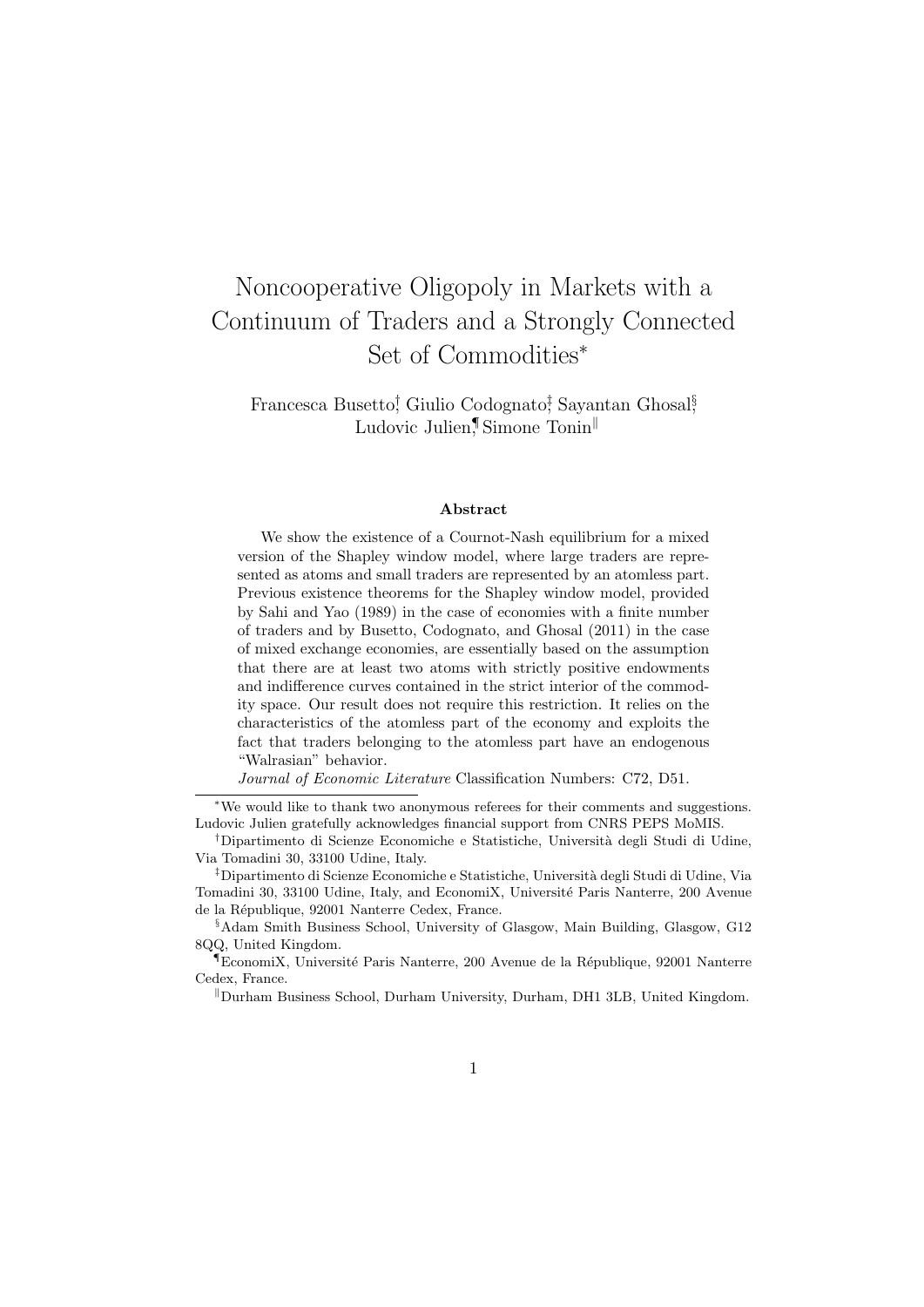### 1 Introduction

Busetto, Codognato, and Ghosal (2011) proved the existence of a Cournot-Nash equilibrium for the Shapley window model in mixed exchange economies `a la Shitovitz, i.e., in exchange economies with large traders, represented as atoms, and small traders, represented by an atomless part (see Shitovitz  $(1973)$ .<sup>1</sup> The Shapley window model belongs to a very fruitful line of research on noncooperative market games, initiated by Lloyd S. Shapley and Martin Shubik (for a survey of this literature, see Giraud (2003)). It was proposed informally by Shapley and subsequently formalized by Sahi and Yao (1989) in the case of exchange economies with a finite number of traders. For this case, they proved the existence of a Cournot-Nash equilibrium.

Codognato and Ghosal (2000) studied the Shapley window model in the case of exchange economies with an atomless continuum of traders and they proved an equivalence theorem à la Aumann between the set of Cournot-Nash and Walras allocations (see Aumann (1964)).<sup>2</sup> This result, together with the existence theorem of a Walras equilibrium in markets with a continuum of traders proved in Aumann (1966), implies the existence of a Cournot-Nash equilibrium also in this limit framework.

The proof provided by Busetto et al. (2011) for the mixed market case is based on the same assumptions as the proof provided by Sahi and Yao (1989) for the finite case. In particular, it requires that there are at least two atoms with strictly positive endowments, continuously differentiable utility functions, and indifference curves contained in the strict interior of the commodity space. These restrictions are stated by Busetto et al. (2011) in their Assumption 4.

Codognato and Julien (2013) replaced this assumption on atoms' endowments and preferences with a different restriction requiring that the atomless part holds, in the aggregate, each commodity and that preferences of the traders belonging to the atomless part are represented by Cobb-Douglas utility functions. Under these assumptions, they showed the existence of

<sup>&</sup>lt;sup>1</sup>Mixed exchange economies were systematically analyzed, in the line opened by Shitovitz (1973), using the core as a solution concept (for a survey of this literature, see Gabszewicz and Shitovitz (1992)). Nevertheless, the idea of mixing large players and small players in a game theoretical framework was first introduced by John W. Milnor and Lloyd S. Shapley in two Rand research memoranda written in the early 1960s, then merged into a single article by Milnor and Shapley (1978).

 $2^2$ Codognato and Ghosal (2000) actually extended to the Shapley window model some results connecting Cournot-Nash and Walras allocations in strategic market games with an atomless continuum of traders previously proved by Dubey and Shapley (1994).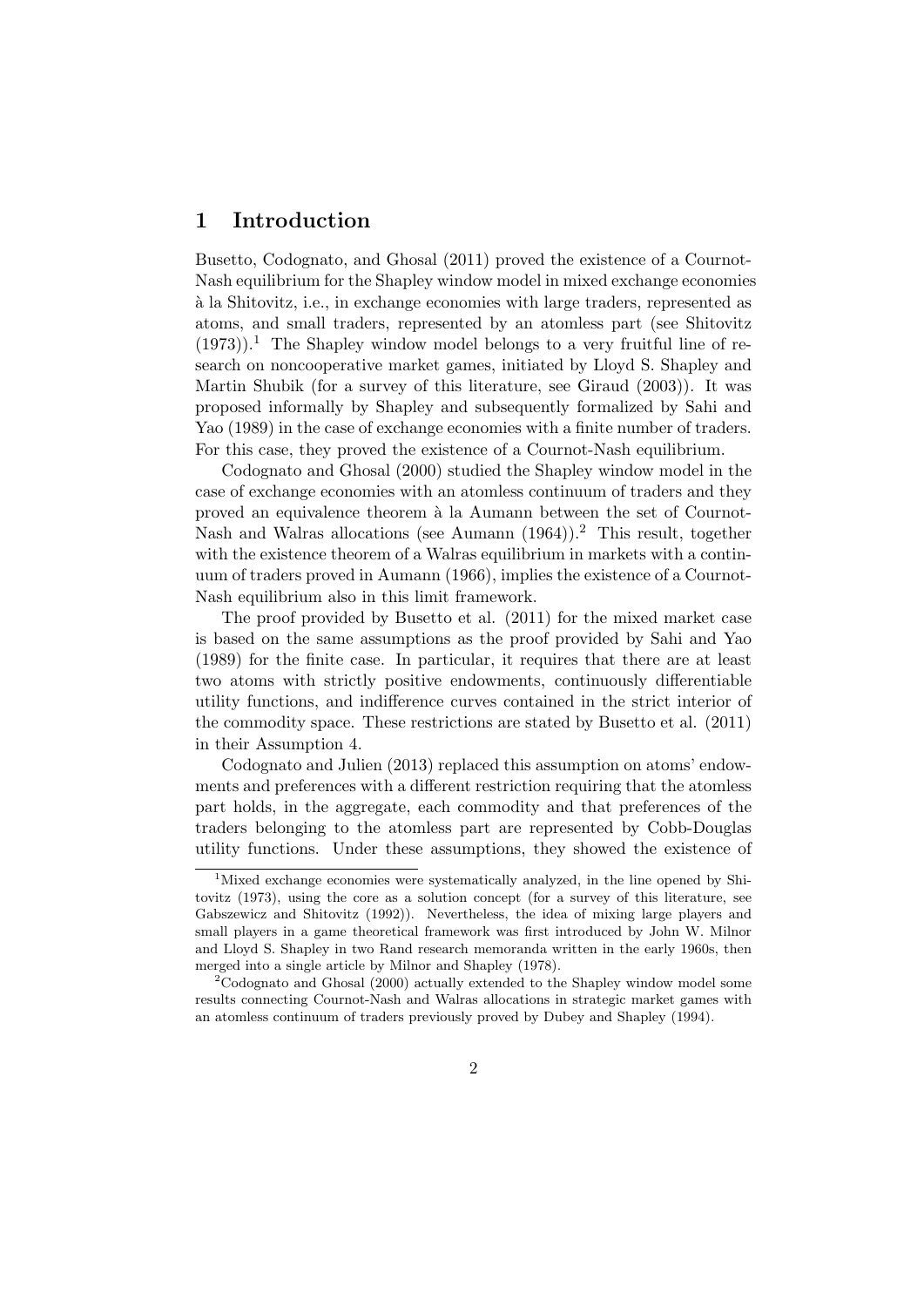a Cobb-Douglas-Cournot-Nash equilibrium for the Shapley window model, i.e., a Cournot-Nash equilibrium where the strategies of the traders belonging to the atomless part depend on the parameters of their Cobb-Douglas utility functions.

In this paper, we develop Codognato and Julien's idea in a more general context: Our main result consists in an existence proof for the mixed version of the Shapley window model proposed by Busetto et al. (2011) which is essentially based on restrictions on endowments and preferences of the atomless part of the economy rather than of atoms. In particular, we remove their Assumption 4 and we use the fact, proved by Codognato and Ghosal (2000), that traders belonging to the atomless part have an endogenous "Walrasian" behavior: Their best reply attains indeed a commodity bundle which maximizes their utility subject to their budget constraint at the prevailing market clearing prices, which they are not able to manipulate.

More precisely, we exploit this property of the atomless part's behavior to show a preliminary price convergence theorem, under the assumption that each commodity is held, in the aggregate, by the atomless part and that traders' utility functions are continuous, strongly monotone, quasiconcave, and measurable. This result establishes that any sequence of prices corresponding to a sequence of Cournot-Nash equilibria has a subsequence which converges to a strictly positive price vector and it has an autonomous relevance since it can be employed to show existence theorems for mixed exchange economies under different sets of assumptions, as argued in the paper.

We use it to prove our main existence theorem under the assumption that the set of commodities is strongly connected through traders' characteristics. It imposes a joint restriction on the endowments and preferences of the atomless part and is a variant of a hypothesis proposed by Codognato and Ghosal (2000). This assumption, combined with the continuity properties of the Walrasian correspondence generated by the atomless part's behavior, guarantees that the aggregate matrix of the bids obtained as the limit of a sequence of perturbed Cournot-Nash equilibria is irreducible.

Finally, we show that our price convergence theorem can be used to prove a further existence result, which differs both from our main theorem and the one proposed by Busetto et al. (2011). Like this latter theorem, it requires that all commodities are held by at least two atoms and, in the aggregate, by the atomless part but, in contrast with it, it does not require any further condition on traders' utility functions beyond continuity, strong monotonicity, quasi-concavity, and measurability.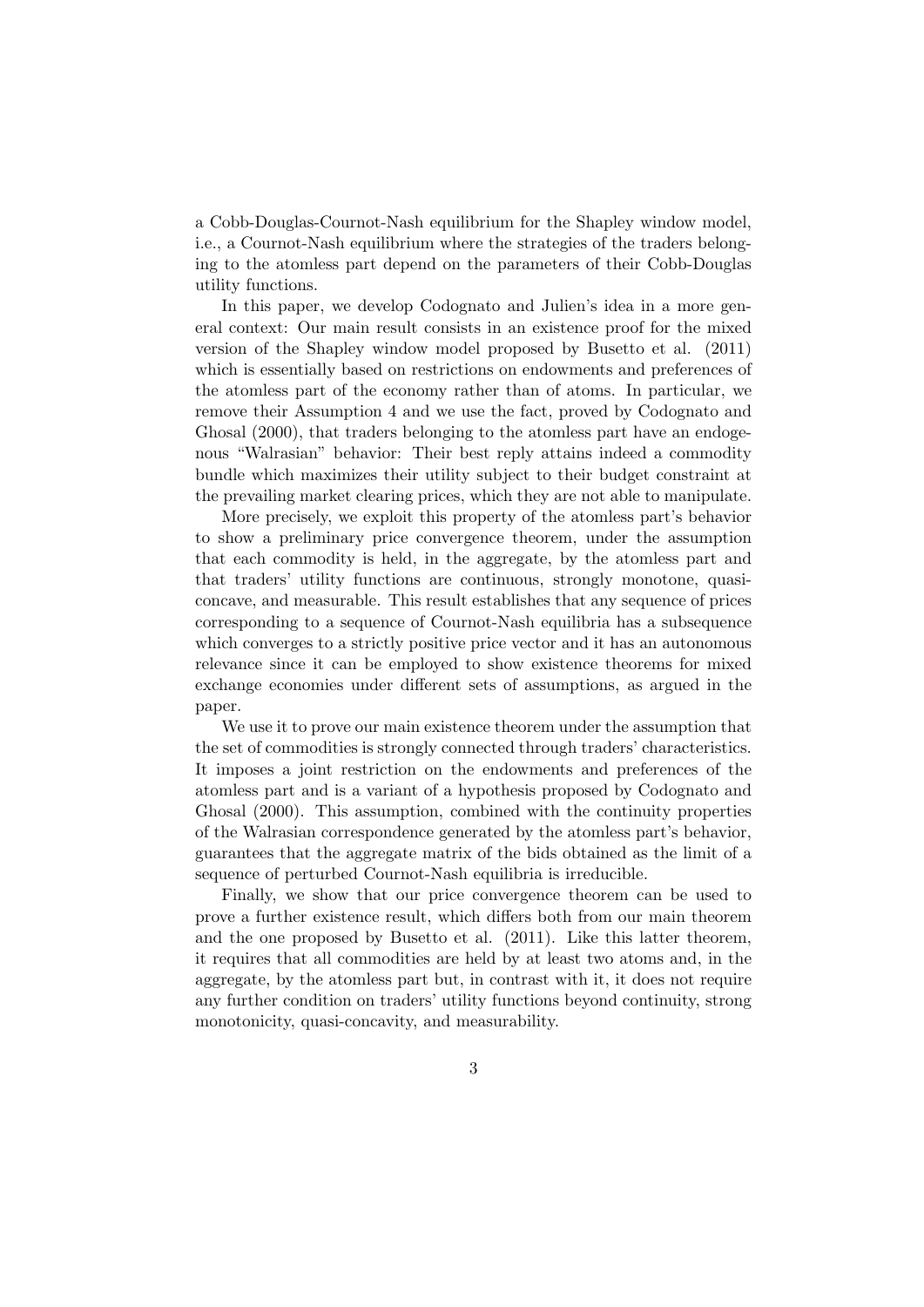The paper is organized as follows. In Section 2, we introduce the mathematical model. In Section 3, we state and prove the general price convergence theorem. In Section 4, we state and prove our main existence theorem. In Section 5, we discuss the model and we provide a further existence theorem. In Section 6, we draw some conclusions from our analysis.

### 2 The mathematical model

We consider an exchange economy with large traders, represented as atoms, and small traders, represented by an atomless part. The space of traders is denoted by the measure space  $(T, \mathcal{T}, \mu)$ , where T is the set of traders, T is the  $\sigma$ -algebra of all  $\mu$ -measurable subsets of T, and  $\mu$  is a real valued, non-negative, countably additive measure defined on  $\mathcal T$ . We assume that  $(T, \mathcal{T}, \mu)$  is finite, i.e.,  $\mu(T) < +\infty$ . This implies that the measure space  $(T, \mathcal{T}, \mu)$  contains at most countably many atoms. Let  $T_1$  denote the set of atoms and  $T_0 = T \setminus T_1$  the atomless part of T. A null set of traders is a set of measure 0. Null sets of traders are systematically ignored throughout the paper. Thus, a statement asserted for "each" trader in a certain set is to be understood to hold for all such traders except possibly for a null set of traders. The word "integrable" is to be understood in the sense of Lebesgue.

In the exchange economy, there are  $l$  different commodities. A commodity bundle is a point in  $R_+^l$ . An assignment (of commodity bundles to traders) is an integrable function  $\mathbf{x}$ :  $T \to R_+^l$ . There is a fixed initial assignment w, satisfying the following assumption.

**Assumption 1.**  $\mathbf{w}(t) > 0$ , for each  $t \in T$ ,  $\int_{T_0} \mathbf{w}(t) d\mu \gg 0$ .

An allocation is an assignment **x** for which  $\int_T \mathbf{x}(t) d\mu = \int_T \mathbf{w}(t) d\mu$ . The preferences of each trader  $t \in T$  are described by a utility function  $u_t: R_+^l \to R$ , satisfying the following assumptions.

**Assumption 2.**  $u_t: R_+^l \to R$  is continuous, strongly monotone, and quasiconcave, for each  $t \in T$ .

Let  $\mathcal B$  denote the Borel  $\sigma$ -algebra of  $R_+^l$ . Moreover, let  $\mathcal T\bigotimes\mathcal B$  denote the  $\sigma$ -algebra generated by all the sets  $E \times F$  such that  $E \in \mathcal{T}$  and  $F \in \mathcal{B}$ .

**Assumption 3.**  $u: T \times R_+^l \to R$ , given by  $u(t,x) = u_t(x)$ , for each  $t \in T$ and for each  $x \in R_+^l$ , is  $\mathcal{T} \bigotimes \mathcal{B}$ -measurable.

We finally impose an assumption on endowments and preferences of the atomless part, which is a reformulation of a hypothesis introduced by Codog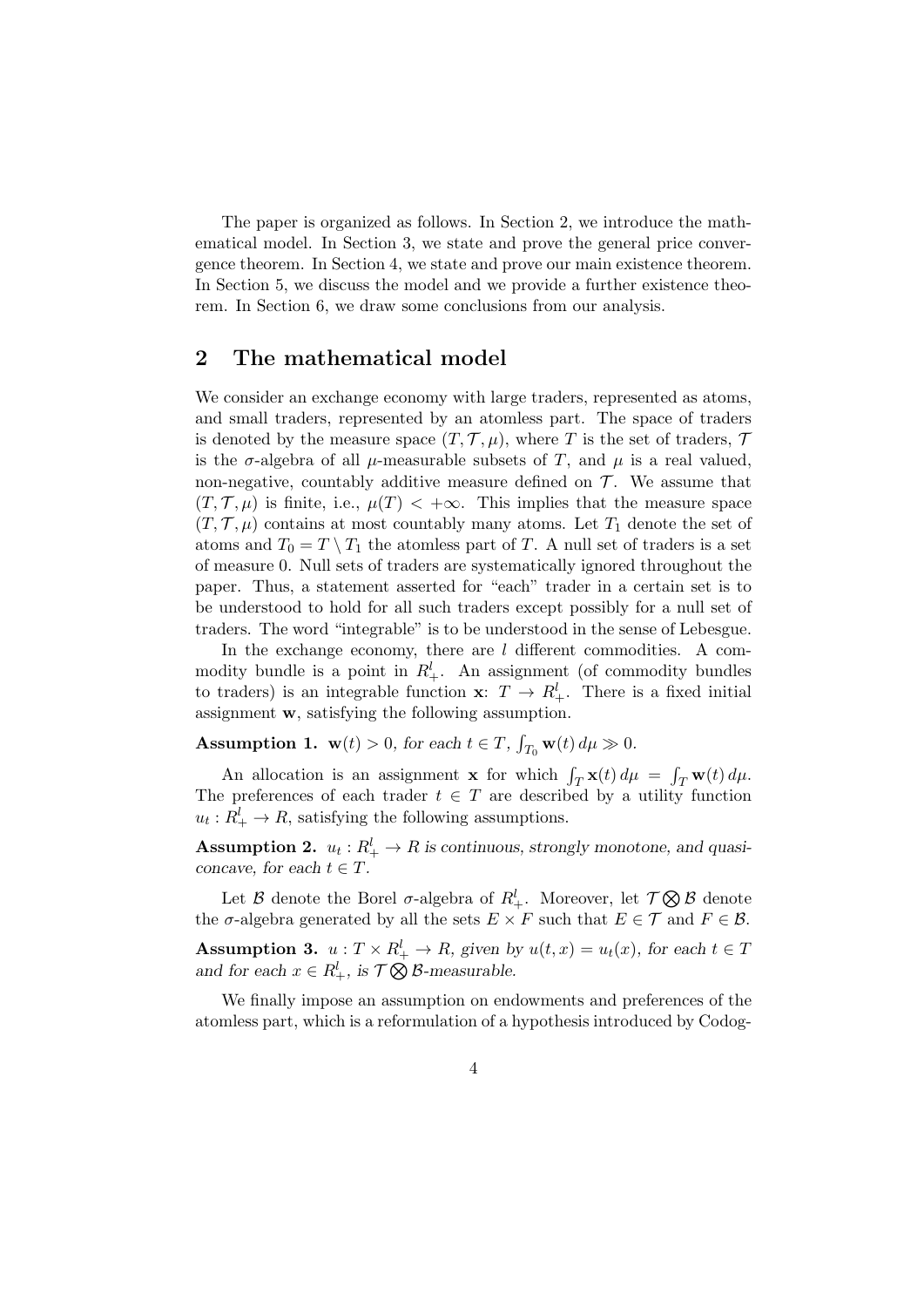nato and Ghosal (2000). It requires that the set of commodities is strongly connected through traders' characteristics.<sup>3</sup> In order to formalize this feature, we need some preliminary definitions: We denote by  $L$  the set of commodities  $\{1, \ldots, l\}$ . We say that two commodities  $i, j \in L$  stand in relation C if there is a measurable set  $T^i$ , with  $\mu(T^i) > 0$ , such that  $T^i = \{t \in T_0 :$  $\mathbf{w}^{i}(t) > 0$ ,  $\mathbf{w}^{r}(t) = 0$ , for each  $r \in L \setminus \{i\}$ ,  $u_{t}(\cdot)$  is differentiable, additively separable in commodity j, i.e.,  $u_t(x) = v_t^j$  $t^j_t(x^j) + v_t(x^1, \ldots, x^{j-1}, x^{j+1}, \ldots, x^l),$ for each  $x \in R_+^l$ , and  $\frac{dv_t^j(0)}{dx^j} = +\infty$ , for each  $t \in T^i$ .<sup>4</sup>

Then, the concept of a set of commodities strongly connected through traders' characteristics can be defined as follows.

**Definition 1.** The set of commodities  $L$  is said to be strongly connected through traders' characteristics if  $\{(i, j) : iC_j\} \neq \emptyset$  and the directed graph  $D_L(L, C)$  is strongly connected, i.e., any ordered pair of distinct vertices, i and j, of  $D<sub>L</sub>(L, C)$  is connected by a path.

We can now state our last assumption.

Assumption 4. The set of commodities  $L$  is strongly connected through traders' characteristics.

A price vector is a nonnull vector  $p \in R_+^l$ . Let  $\mathbf{X}^0$  :  $T_0 \times R_{++}^l \to \mathcal{P}(R^l)$ be a correspondence such that, for each  $t \in T_0$  and for each  $p \in R^l_{++}$ ,  $\mathbf{X}^0(t,p) = \operatorname{argmax} \{ u(x) : x \in R_+^l \text{ and } px \leq p\mathbf{w}(t) \}.$  It is well-known that the previous assumptions guarantee that the correspondence  $\mathbf{X}^{0}(t, \cdot)$  is upper hemicontinuous, for each  $t \in T_0$ . For each  $p \in R_{++}^l$ , let  $\int_{T_0} \mathbf{X}^0(t, p) d\mu =$  $\{\int_{T_0} \mathbf{x}^0(t, p) d\mu : \mathbf{x}^0(\cdot, p)$  is integrable and  $\mathbf{x}^0(t, p) \in \mathbf{X}^0(t, p)$ , for each  $t \in$  $T_0$ }. Finally, let  $\mathbf{Z}^0: R_{++}^l \to \mathcal{P}(R^l)$  be a correspondence which associates with each  $p \in R_{++}^l$  the Minkowski difference between the set  $\int_{T_0} \mathbf{X}^0(t, p) d\mu$ and the set  $\{\int_{T_0} \mathbf{w}(t) d\mu\}$ .<sup>5</sup>

We define now the strategic market game associated with the exchange economy described above. It is a slightly reformulated version of the Shapley window model for mixed economies proposed by Busetto et al. (2011).

<sup>3</sup>Codognato and Ghosal (2000) used the concept of a "net" to characterize the set of commodities in a similar way. We refer to them for further details.

<sup>&</sup>lt;sup>4</sup>In this definition, differentiability is to be understood as continuous differentiability and it includes the case of infinite partial derivatives along the boundary of the consumption set (for a discussion of this case, see, for instance, Kreps (2012), p. 58). Moreover, it can be proved that the separable utility function used in the definition is the representation of separable preferences (see, for instance, Kreps (2012), p. 42).

<sup>&</sup>lt;sup>5</sup>For a discussion of the properties of the correspondences introduced above and their proofs see, for instance, Debreu (1982), Section 4.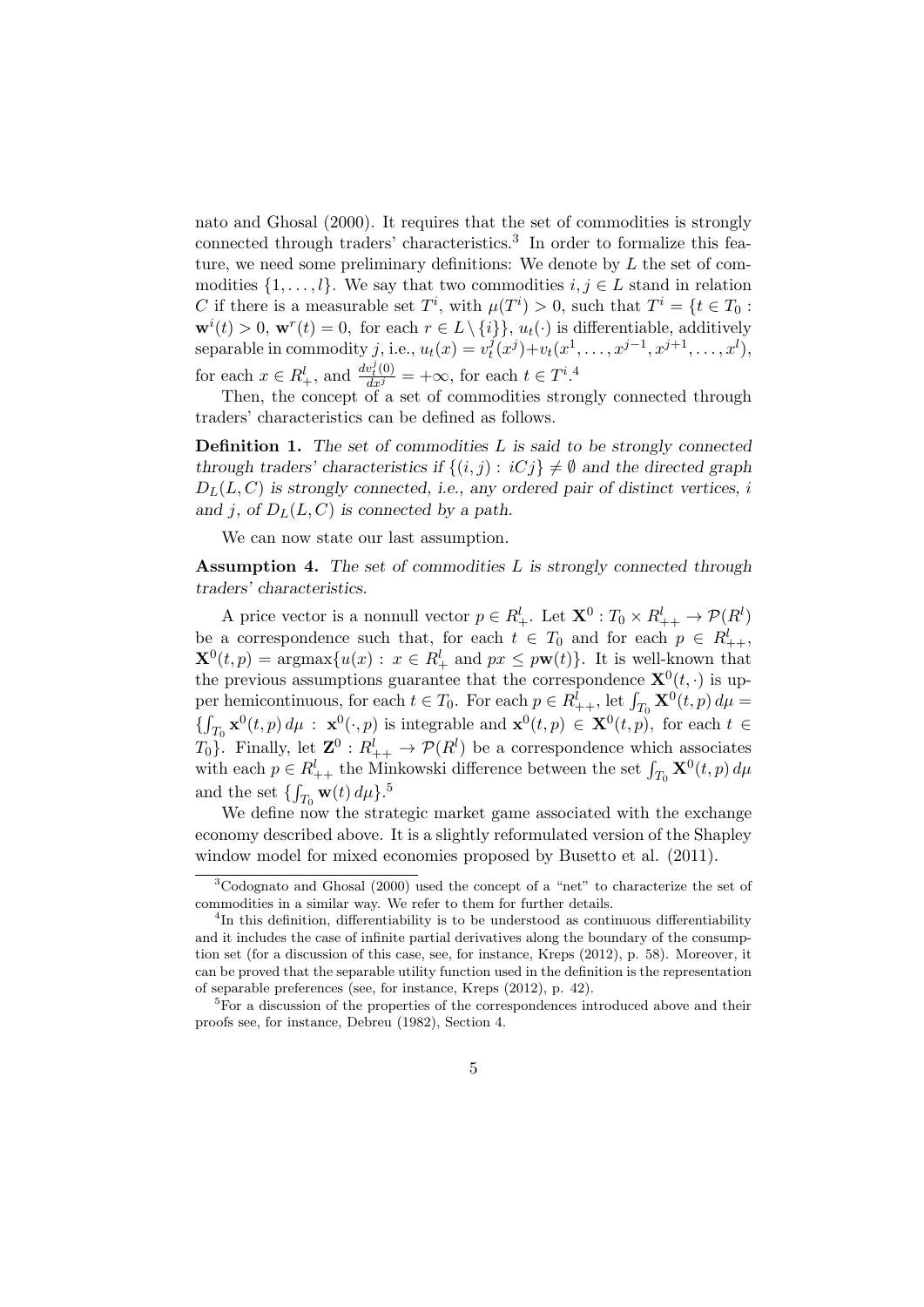A strategy correspondence is a correspondence  $\mathbf{B}: T \to \mathcal{P}(R_+^{l^2})$  such that, for each  $t \in T$ ,  $\mathbf{B}(t) = \{ (b_{ij}) \in R_+^{l^2} : \sum_{j=1}^l b_{ij} \leq \mathbf{w}^i(t), i = 1, ..., l \}.$ With some abuse of notation, we denote by  $b(t) \in \mathbf{B}(t)$  a strategy of trader t, where  $b_{ij}(t), i, j = 1, \ldots, l$ , represents the amount of commodity i that trader  $t$  offers in exchange for commodity  $j$ . A strategy selection is an integrable function  $\mathbf{b}: T \to R_+^{\ell^2}$ , such that, for each  $t \in T$ ,  $\mathbf{b}(t) \in \mathbf{B}(t)$ . Given a strategy selection **b**, we define the aggregate matrix  $\overline{B}$  to be the matrix such that  $\bar{\mathbf{b}}_{ij} = (\int_T \mathbf{b}_{ij}(t) d\mu), i, j = 1, \ldots, l$ . Moreover, we denote by  $\mathbf{b} \setminus b(t)$  the strategy selection obtained from **b** by replacing  $\mathbf{b}(t)$  with  $b(t) \in \mathbf{B}(t)$ , and by  $\mathbf{B} \setminus b(t)$  the corresponding aggregate matrix.

The following definitions are borrowed from Sahi and Yao (1989).

Definition 2. A nonnegative square matrix A is said to be irreducible if, for every pair  $(i, j)$ , with  $i \neq j$ , there is a positive integer k such that  $a_{ij}^{(k)} > 0$ , where  $a_{ij}^{(k)}$  denotes the *ij*-th entry of the *k*-th power  $A^k$  of  $A$ .

**Definition 3.** Given a strategy selection  $\mathbf{b}$ , a price vector p is said to be market clearing if

$$
p \in R_{++}^l, \sum_{i=1}^l p^i \bar{\mathbf{b}}_{ij} = p^j(\sum_{i=1}^l \bar{\mathbf{b}}_{ji}), j = 1, \dots, l.
$$
 (1)

By Lemma 1 in Sahi and Yao (1989), there is a unique, up to a scalar multiple, price vector p satisfying (1) if and only if  $\overline{B}$  is irreducible. Then, we denote by  $p(\mathbf{b})$  a function which associates with each strategy selection **b** the unique, up to a scalar multiple, price vector p satisfying  $(1)$ , if **B** is irreducible, and is equal to 0, otherwise. We can assume that prices are normalized in such a way that  $p(\mathbf{b}) \in \Delta$ , where  $\Delta = \{p \in R_+^l : \sum_{i=1}^l p^i = \Delta\}$ 1}, when  $p(\mathbf{b}) \gg 0$ .

Given a strategy selection **b** and a price vector  $p$ , consider the assignment determined as follows:

$$
\mathbf{x}^{j}(t, \mathbf{b}(t), p) = \mathbf{w}^{j}(t) - \sum_{i=1}^{l} \mathbf{b}_{ji}(t) + \sum_{i=1}^{l} \mathbf{b}_{ij}(t) \frac{p^{i}}{p^{j}}, \text{ if } p \in R_{++}^{l},
$$
  

$$
\mathbf{x}^{j}(t, \mathbf{b}(t), p) = \mathbf{w}^{j}(t), \text{ otherwise},
$$

 $i = 1, \ldots, l$ , for each  $t \in T$ .

Given a strategy selection **b** and the function  $p(\mathbf{b})$ , the traders' final holdings are determined according to this rule and consequently expressed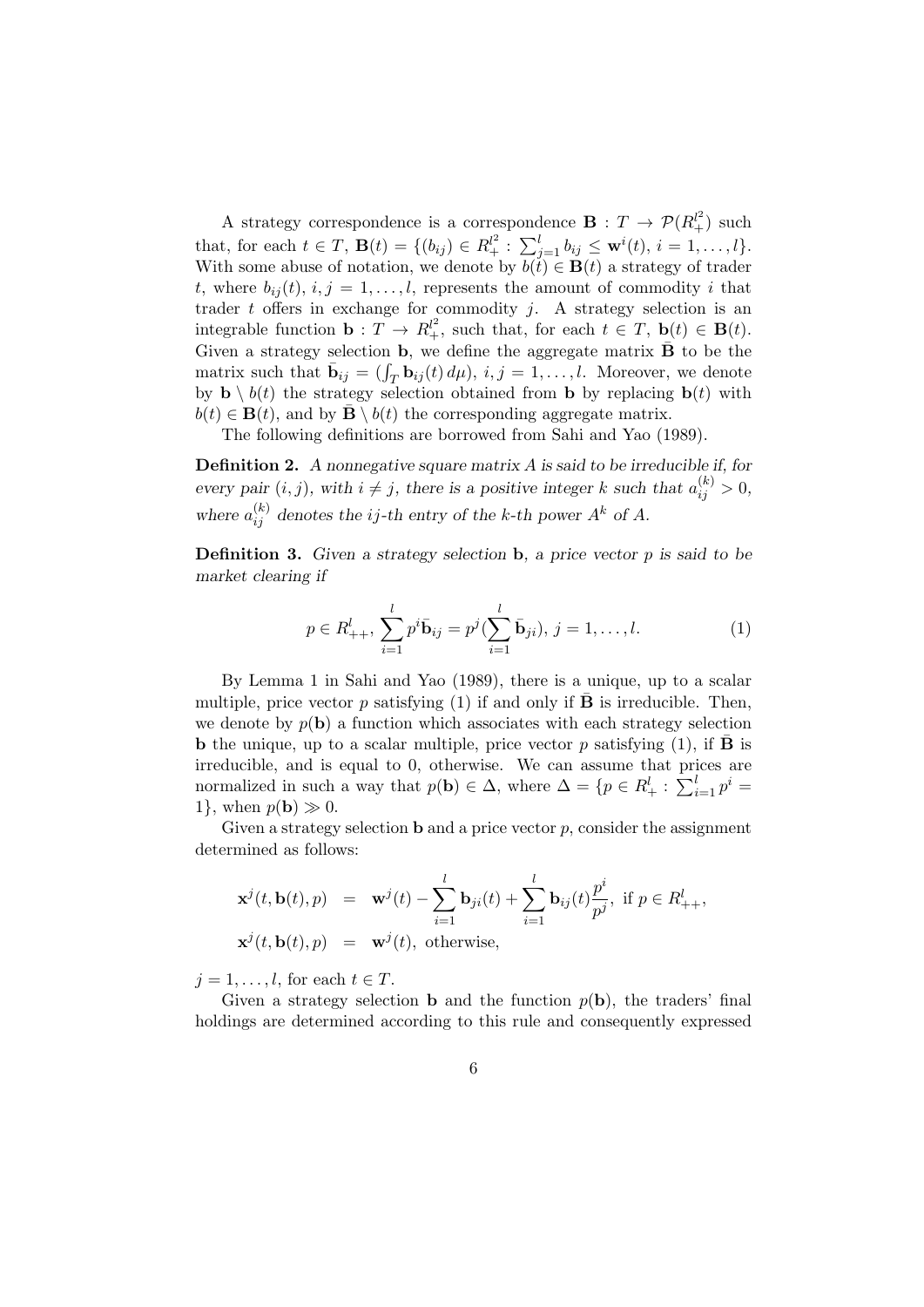by the assignment

$$
\mathbf{x}(t) = \mathbf{x}(t, \mathbf{b}(t), p(\mathbf{b})),
$$

for each  $t \in T$ .<sup>6</sup> It is straightforward to show that this assignment is an allocation.

We are now able to introduce a notion of Cournot-Nash equilibrium for this reformulation of the Shapley window model (see Codognato and Ghosal (2000) and Busetto et al. (2011)).

**Definition 4.** A strategy selection  $\hat{\mathbf{b}}$  such that  $\hat{\mathbf{B}}$  is irreducible is a Cournot-Nash equilibrium if

$$
u_t(\mathbf{x}(t,\hat{\mathbf{b}}(t),p(\hat{\mathbf{b}}))) \geq u_t(\mathbf{x}(t,b(t),p(\hat{\mathbf{b}} \setminus b(t))))
$$

for each  $b(t) \in \mathbf{B}(t)$  and for each  $t \in T$ .<sup>7</sup>

Finally, we define the notion of a perturbation of the strategic market game (it was already used by Sahi and Yao (1989) and Busetto et al. (2011) in their existence proofs).

Given  $\epsilon > 0$  and a strategy selection **b**, we define the aggregate matrix  $\bar{\mathbf{B}}_{\epsilon}$  to be the matrix such that  $\bar{\mathbf{b}}_{\epsilon ij} = (\bar{\mathbf{b}}_{ij} + \epsilon), i, j = 1, \ldots, l$ . Clearly, the matrix  $\bar{\mathbf{B}}_{\epsilon}$  is irreducible. The interpretation is that an outside agency places fixed bids of  $\epsilon$  for each pair of commodities  $(i, j)$ .

Given  $\epsilon > 0$ , we denote by  $p^{\epsilon}(\mathbf{b})$  the function which associates, with each strategy selection b, the unique, up to a scalar multiple, price vector satisfying

$$
\sum_{i=1}^{l} p^{i}(\bar{\mathbf{b}}_{ij} + \epsilon) = p^{j}(\sum_{i=1}^{l} (\bar{\mathbf{b}}_{ji} + \epsilon)), j = 1, ..., l.
$$
 (2)

As already said, prices belong to the unit simplex.

**Definition 5.** Given  $\epsilon > 0$ , a strategy selection  $\hat{\mathbf{b}}^{\epsilon}$  is an  $\epsilon$ -Cournot-Nash equilibrium if

$$
u_t(\mathbf{x}(t,\hat{\mathbf{b}}^{\epsilon}(t),p^{\epsilon}(\hat{\mathbf{b}}^{\epsilon}))) \geq u_t(\mathbf{x}(t,b(t),p^{\epsilon}(\hat{\mathbf{b}}^{\epsilon} \setminus b(t)))),
$$

for each  $b(t) \in \mathbf{B}(t)$  and for each  $t \in T$ .

<sup>&</sup>lt;sup>6</sup>In order to save in notation, with some abuse we denote by **x** both the function  $\mathbf{x}(t)$ and the function  $\mathbf{x}(t, \mathbf{b}(t), p(\mathbf{b})).$ 

<sup>7</sup>Let us notice that, as this definition of a Cournot-Nash equilibrium explicitly refers to irreducible matrices, it applies only to active equilibria (on this point, see Sahi and Yao (1989)).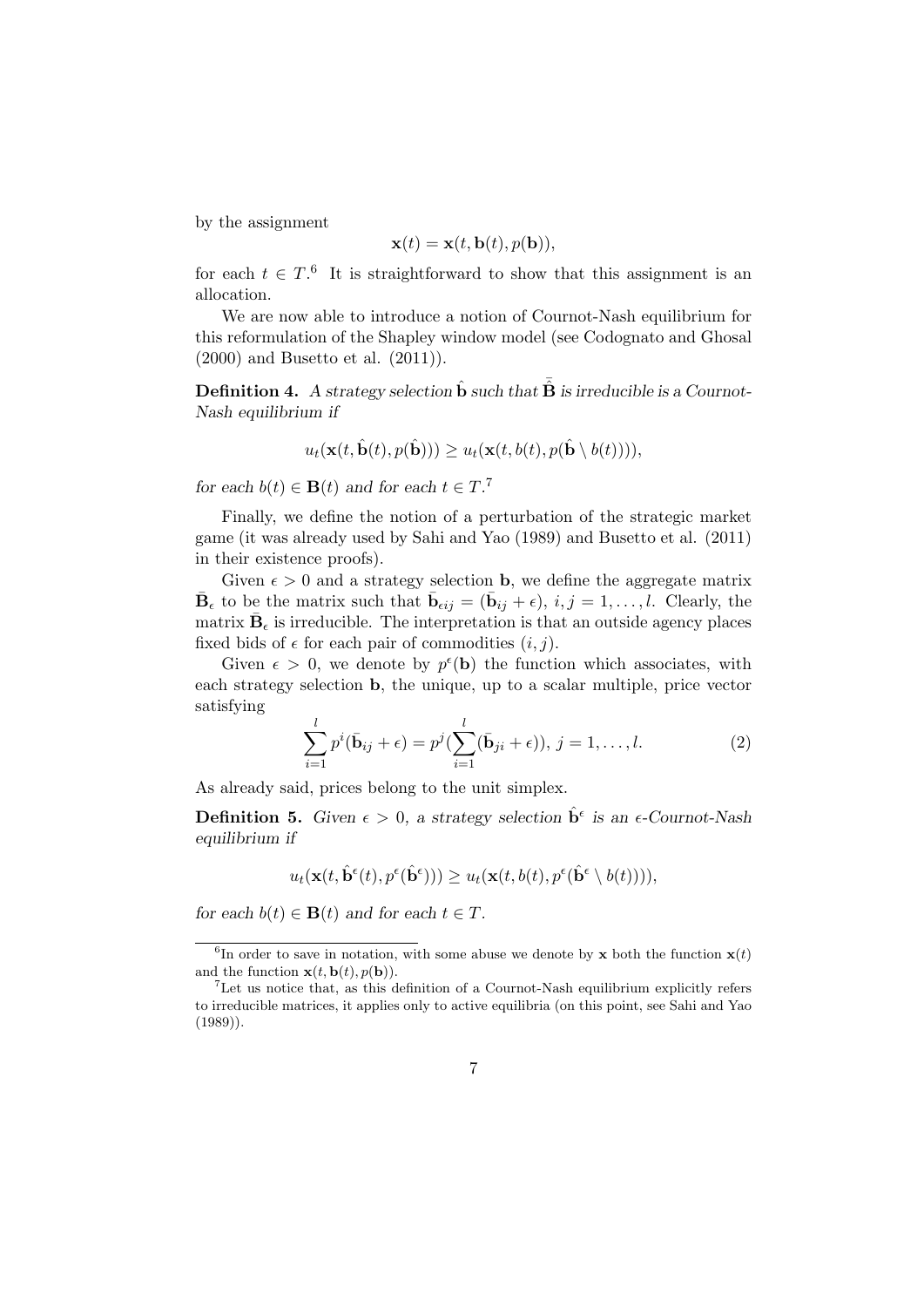### 3 The price convergence theorem

In order to prove their existence theorem, Busetto et al. (2011) used a result, proved as Lemma 9 in Sahi and Yao (1989), which states that there exists a constant  $\eta > 0$  such that  $p^{\epsilon j}(\hat{\mathbf{b}}^{\epsilon}) \geq \eta$ ,  $j = 1, \ldots, l$ , for each strategy selection  $\hat{\mathbf{b}}^{\epsilon}$  with  $\epsilon \leq 1$ . By applying this result, Busetto et al. (2011) showed that any convergent sequence of normalized prices corresponding to a sequence of  $\epsilon$ -Cournot-Nash equilibria has a convergent subsequence whose limit is a strictly positive price vector. Sahi and Yao's Lemma 9, and consequently Busetto et al.'s convergence result, are essentially based on the assumption that there are at least two atoms with strictly positive endowments, continuously differentiable utility functions, and indifference curves contained in the strict interior of the commodity space. $8$  This restriction is stated by Busetto et al. (2011) in their Assumption 4.

In this section, we provide a different price convergence theorem, obtained by removing Busetto et al.'s Assumption 4 and focusing on restrictions concerning endowments and preferences of the atomless part of the economy rather than of atoms. More precisely, we exploit the property of small traders, proved by Codognato and Ghosal (2000), of being "Walrasian" at a Cournot-Nash equilibrium. Our price convergence theorem establishes that any sequence of normalized prices corresponding to a sequence of Cournot-Nash equilibria has a convergent subsequence whose limit is a strictly positive price vector. We use it to show our main existence theorem, but it can be more generally employed to show other existence theorems for mixed exchange economies where Busetto et al.'s Assumption 4 is relaxed. We will give an example in Section 5 by means of the existence result stated in Theorem 3.

We can now state and prove this general price convergence result.

**Theorem 1.** Under Assumptions 1, 2, and 3, let  $\{\hat{p}^n\}$  be a sequence of normalized prices such that  $\{\hat{p}^n\} = p(\hat{\mathbf{b}}^n)$  where  $\hat{\mathbf{b}}^n$  is a Cournot-Nash equilibrium, for each  $n = 1, 2, \ldots$  Then, there exists a subsequence  $\{\hat{p}^{k_n}\}$ of the sequence  $\{\hat{p}^n\}$  which converges to a price vector  $\hat{p} \gg 0$ .

**Proof.** Let  $\{\hat{p}^n\}$  be a sequence of normalized prices such that  $\{\hat{p}^n\} = p(\hat{\mathbf{b}}^n)$ where  $\hat{\mathbf{b}}^n$  is a Cournot-Nash equilibrium, for each  $n = 1, 2, \ldots$  Then, there is a subsequence  $\{\hat{p}^{k_n}\}\$  of the sequence  $\{\hat{p}^n\}$  which converges to a price

<sup>&</sup>lt;sup>8</sup>Formally, this assumption requires that there are at least two traders in  $T_1$  for whom  $\mathbf{w}(t) \gg 0, u_t(\cdot)$  is continuously differentiable in  $R_{++}^l$ , and  $\{x \in R_+^l : u_t(x) = u_t(\mathbf{w}(t))\} \subset$  $R^l_{++}.$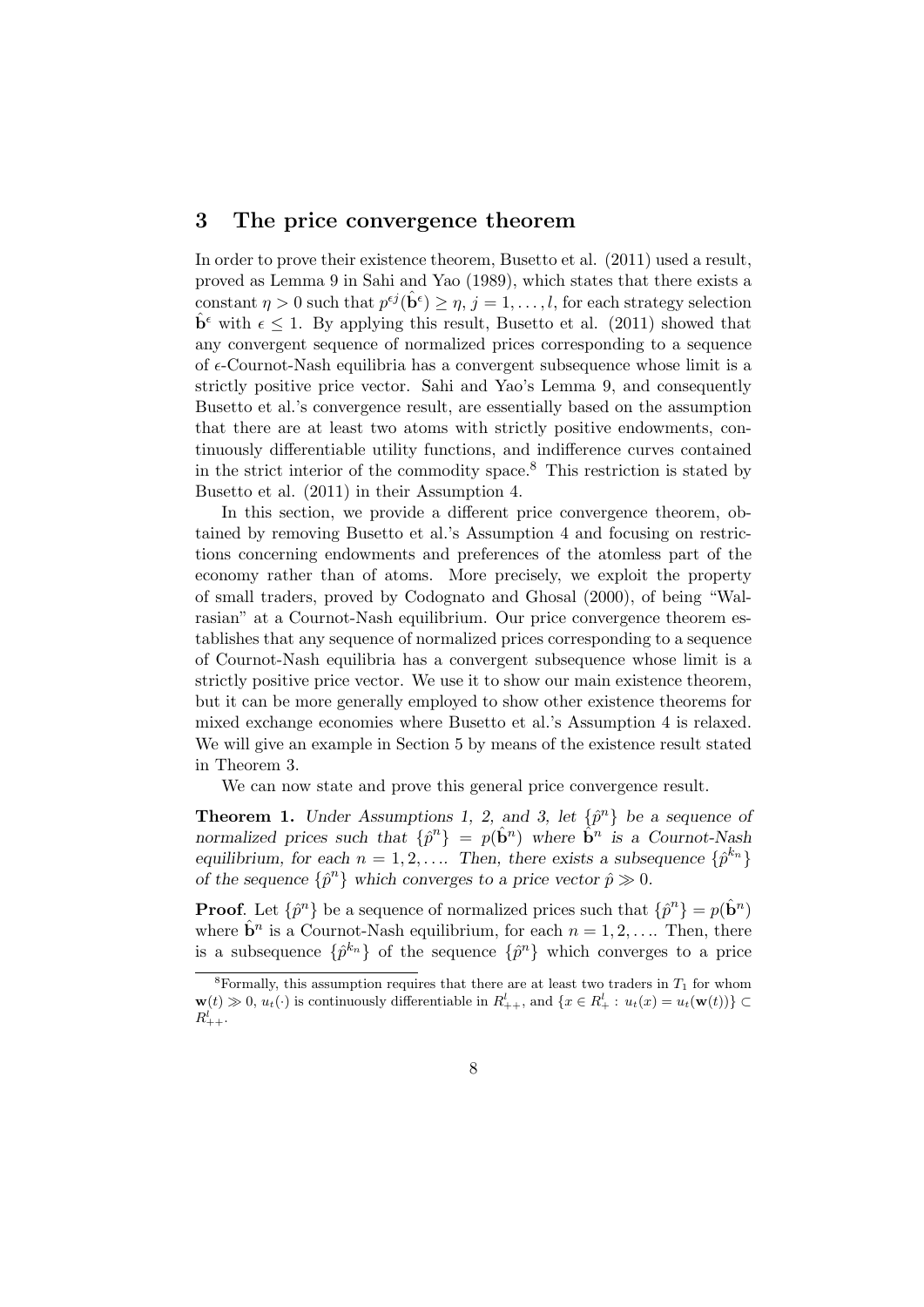vector  $\hat{p} \in \Delta$  as the unit simplex  $\Delta$  is a compact set. Suppose that  $\hat{p} \in \partial \Delta$ , where  $\partial\Delta$  denotes the boundary of the unit simplex. Following Debreu (1982), let  $|x| = \sum_{i=1}^{l} |x^i|$ , for each  $x \in R^l$ , and let  $d[0, S] = \inf_{x \in S} |x|$ , for each  $S \subset R^l$ . Then, the sequence  $\{d[0, \mathbf{Z}^0(\hat{p}^{k_n})]\}$  diverges to  $+\infty$  since  $\int_{T_0}$  w(t)  $d\mu \gg 0$  and  $\hat{p} \in \partial \Delta$ , as pointed out by Debreu (1982) in Property  $(iv).^{9}$  Let  $\hat{\mathbf{x}}^{n}(t) = \mathbf{x}(t, \hat{\mathbf{b}}^{n}(t), p(\hat{\mathbf{b}}^{n}))$ , for each  $t \in T$ , and for each  $n =$  $1, 2, \ldots$  Then,  $\hat{\mathbf{x}}^n(t) \in \mathbf{X}^0(t, \hat{p}^n)$ , for each  $t \in T_0$ , and for each  $n = 1, 2, \ldots$ , by the same argument used by Codognato and Ghosal (2000) to prove their Theorem 2.<sup>10</sup> But then,  $(\int_{T_0} \hat{\mathbf{x}}^n(t) d\mu - \int_{T_0} \mathbf{w}(t) d\mu) \in \mathbf{Z}^0(\hat{p}^n)$ , for each  $n = 1, 2, \ldots$  We have that

$$
\int_{T_0} \hat{\mathbf{x}}^n(t) d\mu \le \int_{T_0} \mathbf{w}(t) d\mu + \int_{T_1} \mathbf{w}(t) d\mu
$$

as  $\int_T \hat{\mathbf{x}}^n(t) d\mu = \int_T \mathbf{w}(t) d\mu$ , for each  $n = 1, 2, \dots$  Then,

$$
\left| \int_{T_0} \hat{\mathbf{x}}^{in}(t) d\mu - \int_{T_0} \mathbf{w}^i(t) d\mu \right| \le \int_{T_0} \mathbf{w}^i(t) d\mu + \int_{T_1} \mathbf{w}^i(t) d\mu
$$

as  $-\int_{T_1} \mathbf{w}^i(t) d\mu \le \int_{T_0} \hat{\mathbf{x}}^{in}(t) d\mu \le 2 \int_{T_0} \mathbf{w}^i(t) d\mu + \int_{T_1} \mathbf{w}^i(t) d\mu, i = 1, \dots, l$ for each  $n = 1, 2, \ldots$  But then,

$$
\sum_{i=1}^l \left| \int_{T_0} \hat{\mathbf{x}}^{in}(t) \, d\mu - \int_{T_0} \mathbf{w}^i(t) \, d\mu \right| \le \sum_{i=1}^l \left( \int_{T_0} \mathbf{w}^i(t) \, d\mu + \int_{T_1} \mathbf{w}^i(t) \, d\mu \right),
$$

for each  $n = 1, 2, \ldots$  Moreover, there exists an  $n_0$  such that

$$
d[0, \mathbf{Z}^0(\hat{p}^{k_n})] > \sum_{i=1}^l \left( \int_{T_0} \mathbf{w}^i(t) d\mu + \int_{T_1} \mathbf{w}^i(t) d\mu \right),
$$

for each  $n \geq n_0$ , as the sequence  $\{d[0, \mathbf{Z}^{(0)}(\hat{p}^{k_n})]\}$  diverges to  $+\infty$ . Then,

$$
\sum_{i=1}^{l} \left| \int_{T_0} \hat{\mathbf{x}}^{ik_n}(t) d\mu - \int_{T_0} \mathbf{w}^i(t) d\mu \right| > \sum_{i=1}^{l} \left( \int_{T_0} \mathbf{w}^i(t) d\mu + \int_{T_1} \mathbf{w}^i(t) d\mu \right)
$$

as  $\sum_{i=1}^{l} | \int_{T_0} \hat{\mathbf{x}}^{ik_n}(t) d\mu - \int_{T_0} \mathbf{w}^i(t) d\mu | \geq d[0, \mathbf{Z}^0(\hat{p}^{k_n})],$  for each  $n \geq n_0$ , a contradiction. Hence,  $\hat{p} \gg 0$ .

<sup>9</sup>See Debreu (1982), p. 728.

 $10$ See Codognato and Ghosal (2000), p. 49.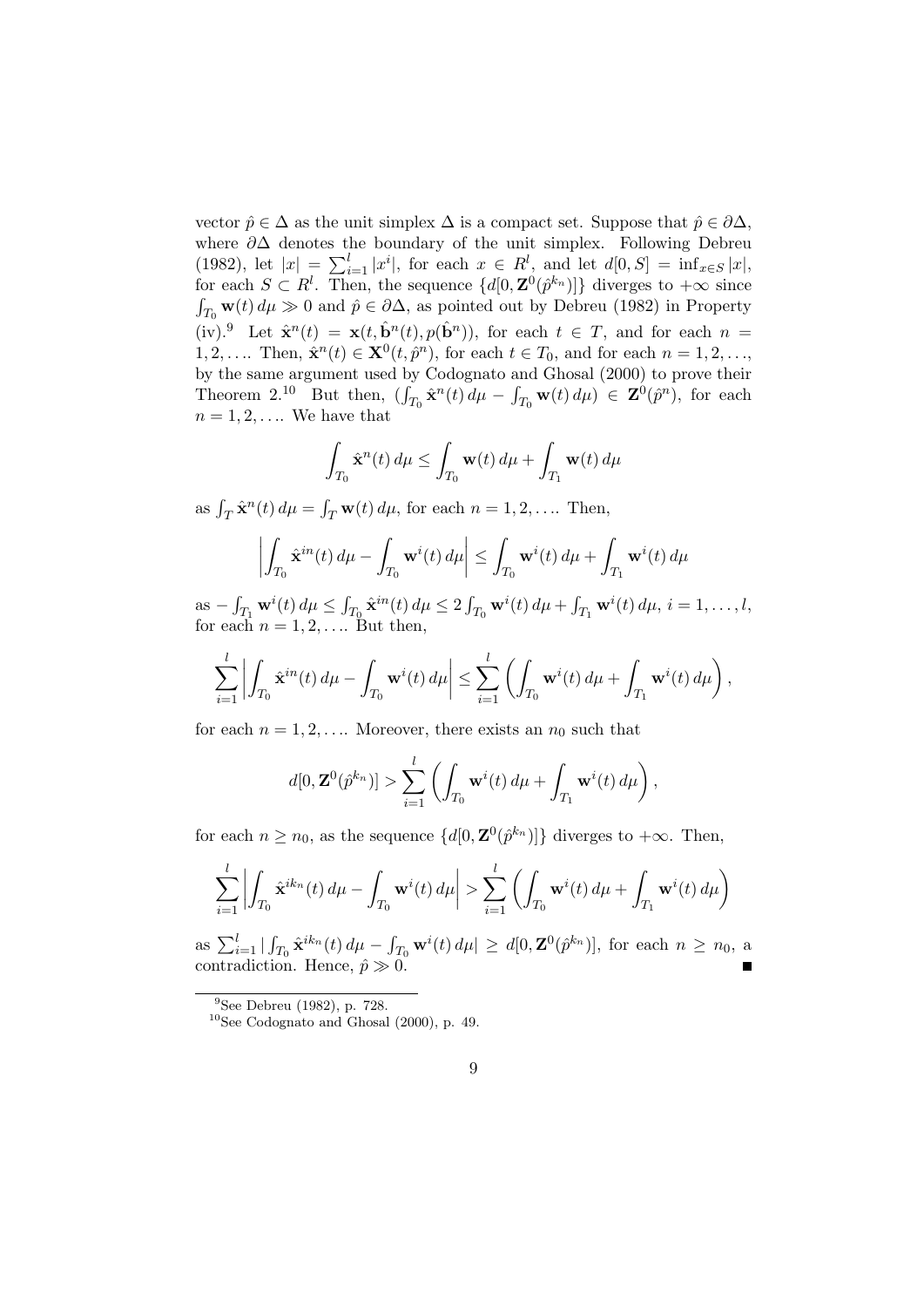### 4 The existence theorem

In this section, we state and prove our main existence theorem for the mixed version of the Shapley window model, which differs from that proved by Busetto et al. (2011) in that it replaces their Assumption 4, on endowments and preferences of atoms, with the assumption that the set of commodities is strongly connected through traders' characteristics, imposing restrictions on endowments and preferences of the atomless part. Our existence result crucially rests on the price convergence theorem proved in the previous section.

Theorem 2. Under Assumptions 1, 2, 3, and 4, there exists a Cournot-Nash equilibrium  $\hat{\mathbf{b}}$ .

**Proof.** To show Theorem 2, we first need to prove the existence of an  $\epsilon$ -Cournot-Nash equilibrium. The following lemma, which was proved by Busetto et al. (2011) applying the Kakutani-Fan-Glicksberg theorem, states that such an equilibrium exists.

**Lemma 1.** For each  $\epsilon > 0$ , there exists an  $\epsilon$ -Cournot-Nash equilibrium  $\hat{\mathbf{b}}^{\epsilon}$ .

Proof. See the proof of Lemma 3 in Busetto et al. (2011).

We now show that the sequence of  $\epsilon$ -Cournot-Nash equilibria has a limit and that this limit is a Cournot-Nash equilibrium. Following Busetto et al. (2011), in this part of the proof, we apply a generalization of the Fatou's lemma in several dimensions provided by Artstein (1979). Let  $\epsilon_n = \frac{1}{n}, n = 1, 2, \ldots$  By Lemma 1, there is an  $\epsilon$ -Cournot-Nash equilib- $\hat{\mathbf{e}}_n = \frac{1}{n}, n = 1, 2, \dots$  by Bennia 1, there is an e-Cournot-Nash equino-<br>rium  $\hat{\mathbf{b}}^{\epsilon_n}$ , for each  $n = 1, 2, \dots$  The fact that the sequence  $\{\mathbf{\bar{B}}^{\epsilon_n}\}$  belongs to the compact set  $\{(b_{ij}) \in R_+^{l^2} : b_{ij} \leq \int_T \mathbf{w}^i(t) d\mu, i, j = 1, \ldots, l\}$ and the sequence  $\{\hat{p}^{\epsilon_n}\}\,$ , where  $\hat{p}^{\epsilon_n} = p^{\epsilon_n}(\hat{\mathbf{b}}^{\epsilon_n})\,$ , belongs to the unit simplex  $\Delta$ , for each  $n = 1, 2, \ldots$ , implies that there are a subsequence  $\{\bar{\mathbf{B}}^{\epsilon_{k_n}}\}$ of the sequence  $\{\bar{\mathbf{B}}^{\epsilon_n}\}\$  which converges to an element of the set  $\{(b_{ij}) \in$  $R_+^{l^2}: b_{ij} \leq \int_T \mathbf{w}^i(t) d\mu, i, j = 1, \ldots, l$ , and a subsequence  $\{\hat{p}^{\epsilon_{k_n}}\}$  of the sequence  $\{\hat{p}^{\epsilon_n}\}\$  which converges to a price vector  $\hat{p} \in \Delta$ , with  $\hat{p} \gg 0$ , by Theorem 1. Since the sequence  $\{\hat{\mathbf{b}}^{\epsilon_{k_n}}\}$  satisfies the assumptions of Theorem A in Artstein (1979), by this theorem there is a function  $\dot{\mathbf{b}}$  such that  $\mathbf{b}(t)$  is a limit point of the sequence  $\{\mathbf{b}^{\epsilon_{k_n}}(t)\}\text{, for each } t \in T \text{ and }$ such that the sequence  $\{\tilde{\mathbf{B}}^{\epsilon_{k_n}}\}$  converges to  $\tilde{\mathbf{B}}$ . Moreover,  $\hat{p}$  and  $\tilde{\mathbf{B}}$  satisfy (1), since  $\hat{p}^{\epsilon_{k_n}}$  and  $\overrightarrow{\mathbf{B}}_{\epsilon_k}^{\epsilon_{k_n}}$  $\sum_{\epsilon_{k_n}}^{n_n}$  satisfy (2), for each  $n = 1, 2, \ldots$ , the sequence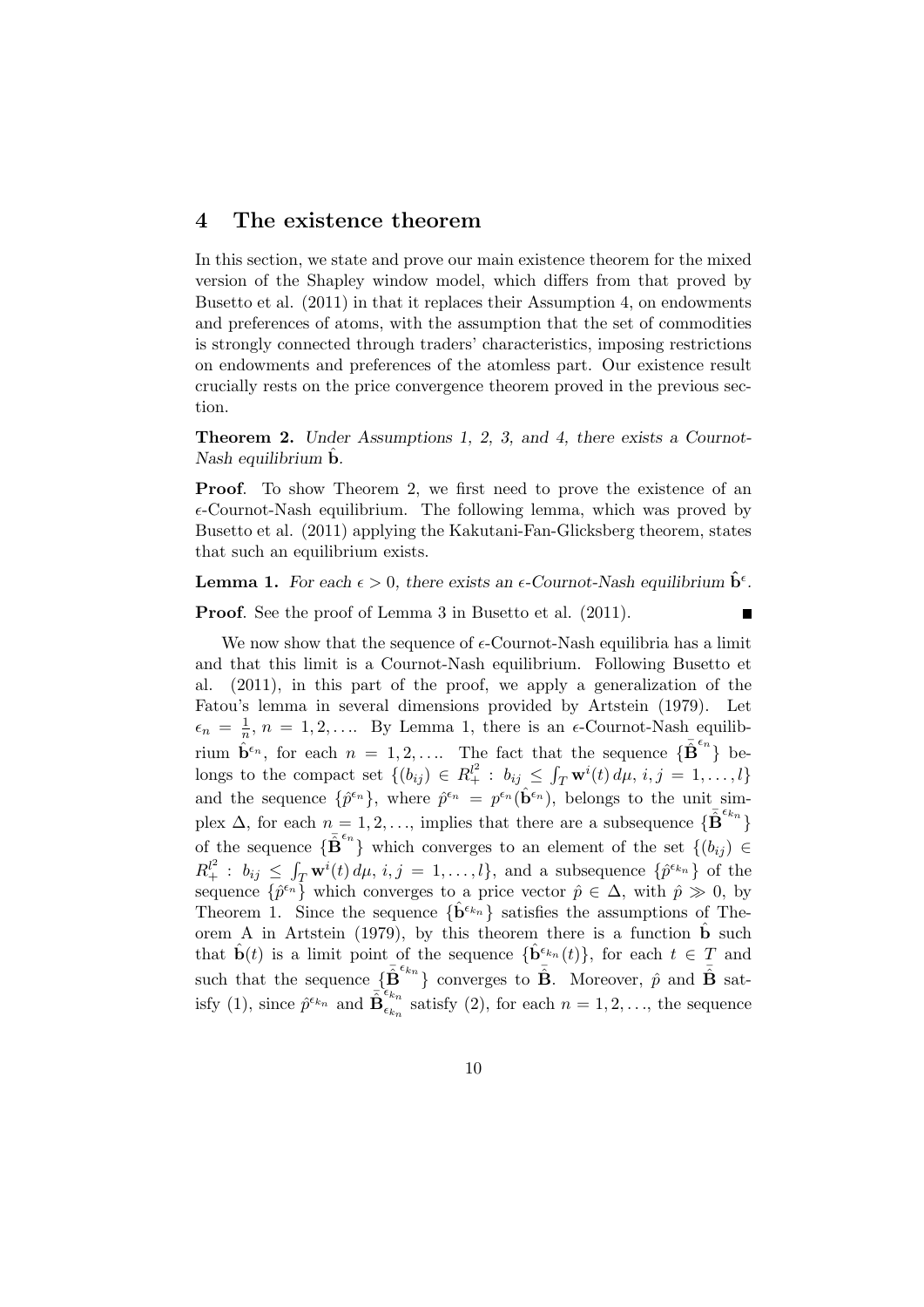$\{\hat{p}^{\epsilon_{k_n}}\}$  converges to  $\hat{p}$ , the sequence  $\{\bar{\mathbf{B}}^{\epsilon_{k_n}}\}$  converges to  $\bar{\mathbf{B}}$ , and the sequence  $\{\epsilon_{k_n}\}\)$  converges to 0. We now show that, if two commodities  $i, j \in L$ stand in the relation C, then  $\bar{\hat{\mathbf{b}}}_{ij} > 0$ . Suppose that  $\bar{\hat{\mathbf{b}}}_{ij} = 0$ . Then,  $\int_{T^i} \hat{\mathbf{b}}_{ij}(t) d\mu = 0$  as  $\mu(T^i) > 0$ . Consider a trader  $\tau \in T^i$ . We can suppose that  $\hat{\mathbf{b}}_{ij}(\tau) = 0$  as we ignore null sets. Since  $\hat{\mathbf{b}}(\tau)$  is a limit point of the sequence  $\{\hat{\mathbf{b}}^{\epsilon_{k_n}}(\tau)\}\)$ , there is a subsequence  $\{\hat{\mathbf{b}}^{\epsilon_{k_n}}(\tau)\}\)$  of this sequence which converges to  $\hat{\mathbf{b}}(\tau)$ . Let  $\hat{\mathbf{x}}^{\epsilon_n}(\tau) = \mathbf{x}(\tau, \hat{\mathbf{b}}^{\epsilon_n}(\tau), p^{\epsilon_n}(\hat{\mathbf{b}}^{\epsilon_n}))$ , for each  $n = 1, 2, ...,$ and  $\hat{\mathbf{x}}(\tau) = \mathbf{x}(\tau, \hat{\mathbf{b}}(\tau), \hat{p})$ . Then, the subsequence  $\{\hat{\mathbf{x}}^{\epsilon_{h}}_{k}(\tau)\}$  of the sequence  $\{\hat{\mathbf{x}}^{\epsilon_n}(\tau)\}\)$  converges to  $\hat{\mathbf{x}}(\tau)$  as the sequence  $\{\hat{\mathbf{b}}^{\epsilon_{h_{k_n}}}(\tau)\}\)$  converges to  $\hat{\mathbf{b}}(\tau)$  and the sequence  $\{\hat{p}^{\epsilon_{h_{k_n}}}\}\)$  converges to  $\hat{p}$ , with  $\hat{p}^{\epsilon_{h_{k_n}}}\gg 0$ , for each  $n=1,2,...,$ and  $\hat{p} \gg 0$ . But then,  $\hat{\mathbf{x}}^j(\tau) = 0$  as  $\hat{\mathbf{b}}_{ij}(\tau) = 0$  and  $\hat{\mathbf{x}}(\tau) \in \mathbf{X}^0(\tau, \hat{p})$ as  $\hat{\mathbf{x}}^{\hat{\epsilon}_{h_{k_n}}}(\tau) \in \mathbf{X}^0(\tau, \hat{p}^{\epsilon_{h_{k_n}}})$ , for each  $n = 1, 2, \ldots$ , and the correspondence  $\mathbf{X}^{0}(\tau,\cdot)$  is upper hemicontinuous. Therefore, we have that  $\frac{\partial u_{\tau}(\hat{\mathbf{x}}(\tau))}{\partial x^{j}} = +\infty$ as  $i, j \in L$  stand in the relation C and  $\frac{\partial u_{\tau}(\hat{\mathbf{x}}(\tau))}{\partial x^{j}} \leq \lambda \hat{p}^{j}$ , by the necessary conditions of the Kuhn-Tucker Theorem. Moreover, there must be a commodity h such that  $\hat{\mathbf{x}}^h(\tau) > 0$  as  $u_\tau(\cdot)$  is strongly monotone, by Assumption 2, and  $\hat{p}\mathbf{w}(\tau) > 0$ . Then,  $\frac{\partial u_{\tau}(\hat{\mathbf{x}}(\tau))}{\partial x^h} = \lambda \hat{p}^h$ , by the necessary conditions of the Kuhn-Tucker Theorem. But then,  $\frac{\partial u_\tau(\hat{\mathbf{x}}(\tau))}{\partial x^h} = +\infty$  as  $\lambda = +\infty$ , contradicting the assumption that  $u_{\tau}(\cdot)$  is continuously differentiable. Therefore, if two commodities  $i, j \in L$  stand in the relation C, then  $\bar{\hat{\mathbf{b}}}_{ij} > 0$ . This implies that the matrix  $\hat{\mathbf{B}}$  is irreducible by our Assumption 4 and by the argument used by Codognato and Ghosal (2000) in the proof of their Theorem 2.<sup>11</sup> Consider a trader  $\tau \in T_1$ . The matrix  $\hat{\mathbf{B}} \setminus b(\tau)$  is irreducible as  $\bar{\hat{\mathbf{b}}}_{ij} \setminus b(\tau) > 0$  for any pair of commodities  $i, j \in L$  which stand in the relation C, by the previous argument. Consider a trader  $\tau \in T_0$ . The matrix  $\overline{\hat{\mathbf{B}}} \setminus b(\tau)$  is irreducible as  $\overline{\hat{\mathbf{B}}} = \overline{\hat{\mathbf{B}}} \setminus b(\tau)$ . Then, the matrix  $\overline{\hat{\mathbf{B}}} \setminus b(t)$  is irreducible, for each  $t \in T$ . But then, from the same argument used by Busetto et al. (2011) in their existence proof (Cases 1 and 3), it follows that  $u_t(\mathbf{x}(t, \hat{\mathbf{b}}(t), p(\hat{\mathbf{b}}))) > u_t(\mathbf{x}(t, b(t), p(\hat{\mathbf{b}} \setminus b(t))))$ , for each  $b(t) \in \mathbf{B}(t)$  and for each  $t \in T$ .<sup>12</sup> Hence,  $\hat{\mathbf{b}}$  is a Cournot-Nash equilibrium.  $\blacksquare$ 

The role played by Assumption 4 in the proof of Theorem 2 can be further made clear by using the following example, originally provided by Busetto et al. (2011). It considers a mixed economy where only Assumptions 1, 2, and 3 are satisfied, and shows that in this economy a Cournot-Nash equilibrium

 $11$ See Codognato and Ghosal (2000), p. 50.

 $12$ See Busetto et al. (2011), p. 43.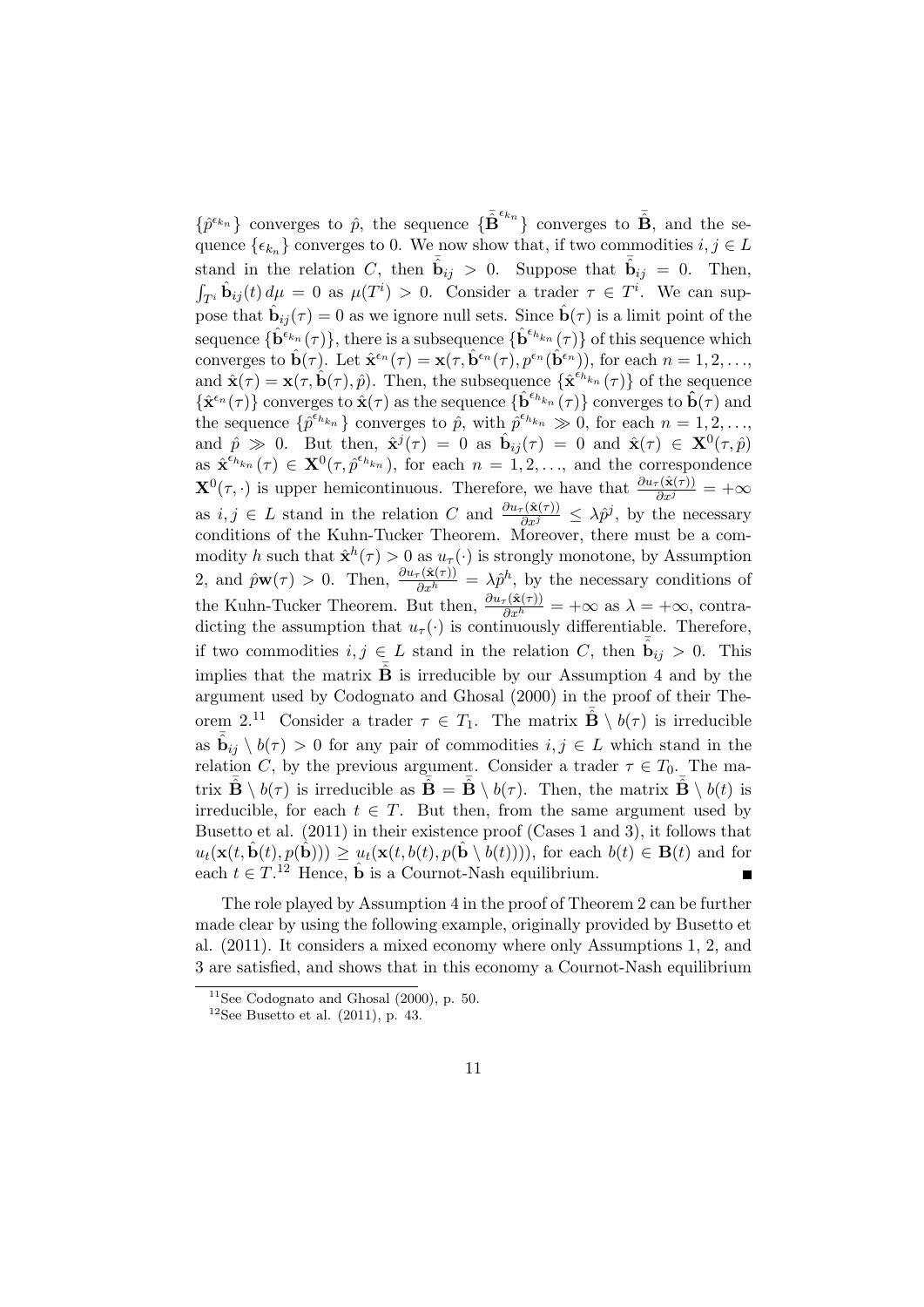may not exist.

**Example.** Consider the following exchange economy:  $l = 2$ ,  $T = T_1 \cup T_0$ , where  $T_1 = \{2, 3\}$  and  $T_0 = [0, 1]$ ,  $\mathbf{w}(2) = (1, 0)$ ,  $\mathbf{w}(3) = (0, 1)$ ,  $u_2(\cdot)$  and  $u_3(\cdot)$  satisfy our Assumption 2,  $\mathbf{w}(t) = (1,0)$ , for each  $t \in [0, \frac{1}{2}]$  $(\frac{1}{2}], \mathbf{w}(t) =$  $(0, 1)$ , for each  $t \in \left[\frac{1}{2}\right]$  $(\frac{1}{2}, 1], u_t(\cdot) = kx^1 + x^2$ , for each  $t \in [0, \frac{1}{2}]$  $\frac{1}{2}$ ,  $u_t(\cdot) = x^1 + kx^2$ , for each  $t \in \left[\frac{1}{2}\right]$  $\frac{1}{2}$ , 1, k > 1. This exchange economy does not admit any Cournot-Nash equilibrium.

Proof. See the proof of Example 2 in Busetto et al. (2011).

 $\blacksquare$ 

Assumptions 1, 2, and 3 are sufficient to prove Theorem 1, as shown in Section 3. They are also sufficient to prove the existence of a Walras equilibrium in atomless exchange economies, as shown by Debreu  $(1982).^{13}$  By establishing that they are not sufficient to show the existence of a Cournot-Nash equilibrium for a mixed version of the Shapley window model, the example above emphasizes the fact that, in the proof of Theorem 2, continuity properties of the Walrasian correspondence generated by the atomless part's behavior must be combined with Assumption 4, which requires that the set of commodities is strongly connected through traders' characteristics, in order to assure that the aggregate matrix of the bids obtained as the limit of a sequence of perturbed Cournot-Nash equilibria is irreducible.

## 5 Discussion of the model

Busetto et al. (2011) showed their existence theorem for the mixed version of Shapley window model under the assumption that there are at least two atoms with strictly positive endowments, continuously differentiable utility functions, and indifference curves contained in the strict interior of the commodity space. Our Theorem 2 provides a different existence proof, which replaces this assumption on atoms' endowments and preferences with other restrictions, on endowments and preferences of the atomless part, expressed by the assumption that the set of commodities is strongly connected through traders' characteristics. The crucial role played in our proof by this assumption has been stressed through the example proposed in the previous section. The other fundamental element in the proof of this result is represented by Theorem 1, which holds without any further assumption beyond Assumptions 1, 2, and 3. We prove now that this price convergence result can

 $13$ Debreu (1982)'s result is a generalization of the existence theorem of a Walras equilibrium for exchange economies with a continuum of traders proved by Aumann (1966).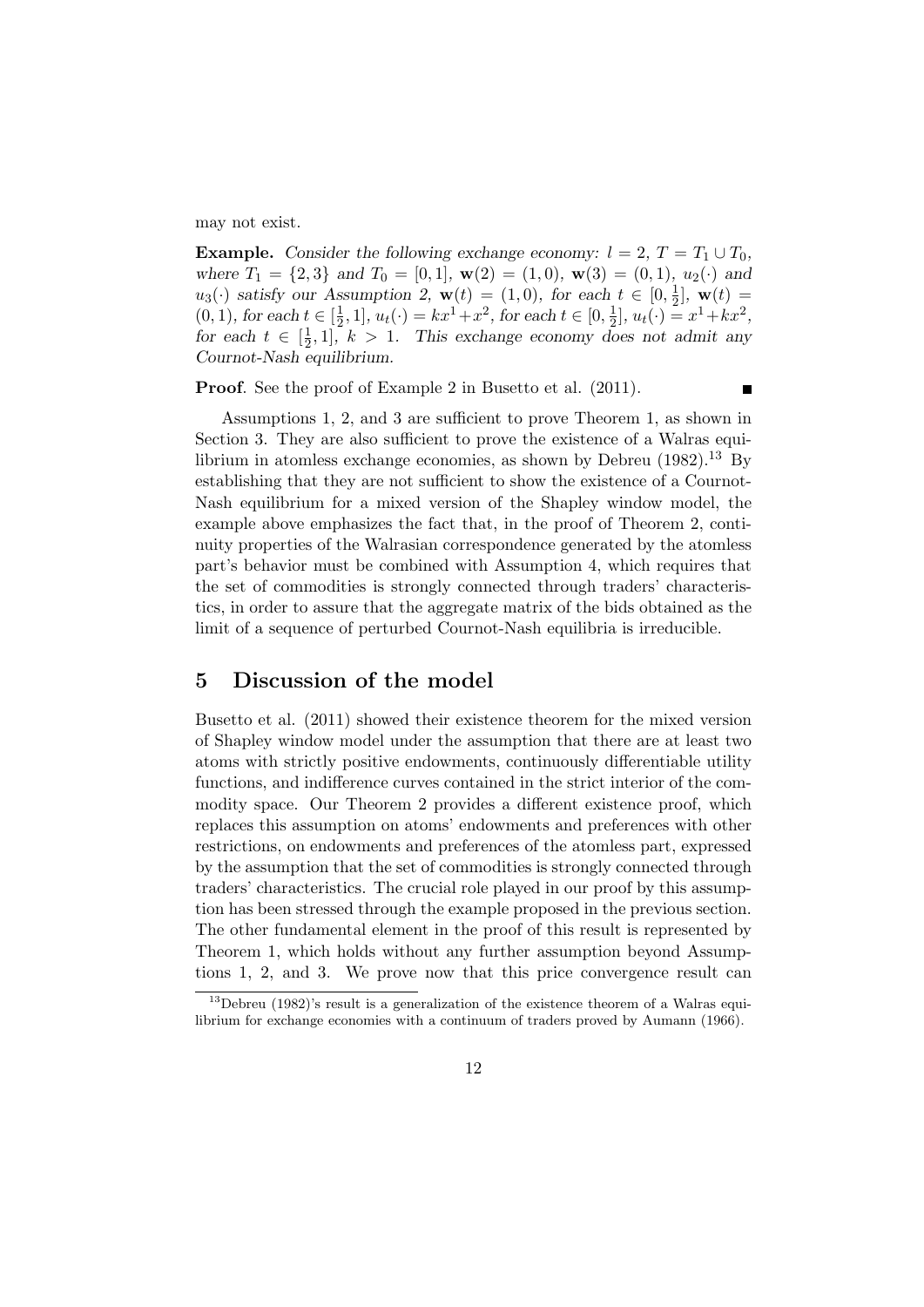be used to show a further existence theorem for a mixed exchange economy: Like the existence result in Busetto et al. (2011), it imposes that all commodities are held by at least two atoms and, in the aggregate, by the atomless sector, but differs from that result since it does not require any further condition on traders' utility functions beyond continuity, strong monotonicity, quasi-concavity, and measurability.

Let us now replace our Assumption 4 with the following.

**Assumption 4'.** There are at least two traders in  $T_1$  for whom  $\mathbf{w}(t) \gg 0$ .

This assumption is less restrictive than Assumption 4 in Busetto et al. (2011) as it removes the restriction that the two atoms with strictly positive endowments also have continuously differentiable utility functions, and indifference curves contained in the strict interior of the commodity space.

We now state and prove the new existence theorem.

**Theorem 3.** Under Assumptions 1, 2, 3, and 4', there exists a Cournot-Nash equilibrium  $\mathbf b$ .

**Proof.** Following Sahi and Yao (1989), we define the notion of a  $\delta$ -positive  $\epsilon$ -Cournot-Nash equilibrium. Let  $\overline{T}_1 \subset T_1$  be a set consisting of two traders in  $T_1$  for whom Assumption 4' holds. Moreover, let  $\delta = \min_{t \in \bar{T}_1} \{ \frac{1}{l} \min\{\mathbf{w}^1(t), \dots, \mathbf{w}^1(t)\} \}$  $\ldots, \mathbf{w}^l(t) \}$ . We say that the correspondence  $\mathbf{B}^\delta: T \to \mathcal{P}(R_+^{l^2})$  is a  $\delta$ -positive strategy correspondence if  $\mathbf{B}^{\delta}(t) = \mathbf{B}(t) \cap \{(b_{ij}) \in R_+^{l^2} : \sum_{i \notin J} \sum_{j \in J} (b_{ij} +$  $b_{ji}$   $\geq \delta$ , for each  $J \subseteq \{1, \ldots, l\}$ , for each  $t \in \overline{T}_1$ , and if  $\mathbf{B}^{\delta}(t) = \mathbf{B}(t)$ , for each  $t \in T \setminus \overline{T}_1$ . Moreover, we say that a strategy selection **b** is  $\delta$ -positive if  $\mathbf{b}(t) \in \mathbf{B}^{\delta}(t)$ , for each  $t \in T$ . Finally, we say that an  $\epsilon$ -Cournot-Nash equilibrium  $\hat{\mathbf{b}}^{\epsilon}$  is  $\delta$ -positive if  $\hat{\mathbf{b}}^{\epsilon}$  is a  $\delta$ -positive strategy selection. The following lemma is a strengthening of Lemma 1.

**Lemma 2.** For each  $\epsilon > 0$ , there exists a  $\delta$ -positive  $\epsilon$ -Cournot-Nash equilibrium  $\hat{\mathbf{b}}^{\epsilon}$ .

Proof. See the proof of Lemma 4 in Busetto et al. (2011).

Г

We show now that the sequence of  $\delta$ -positive  $\epsilon$ -Cournot-Nash equilibria has a limit and that this limit is a  $\delta$ -positive  $\epsilon$ -Cournot-Nash equilibrium. Following Busetto et al. (2011), in this part of the proof we apply again the generalization of the Fatou's lemma in several dimensions provided by Artstein (1979). Let  $\epsilon_n = \frac{1}{n}$  $\frac{1}{n}$ ,  $n = 1, 2, \dots$  By Lemma 2, for each  $n = 1, 2, \ldots$ , there is a  $\delta$ -positive  $\epsilon$ -Cournot-Nash equilibrium  $\hat{\mathbf{b}}^{\epsilon_n}$ . The fact that the sequence  $\{\overline{\mathbf{B}}^{\epsilon_n}\}\$  belongs to the compact set  $\{(b_{ij}) \in R_+^l : b_{ij} \leq$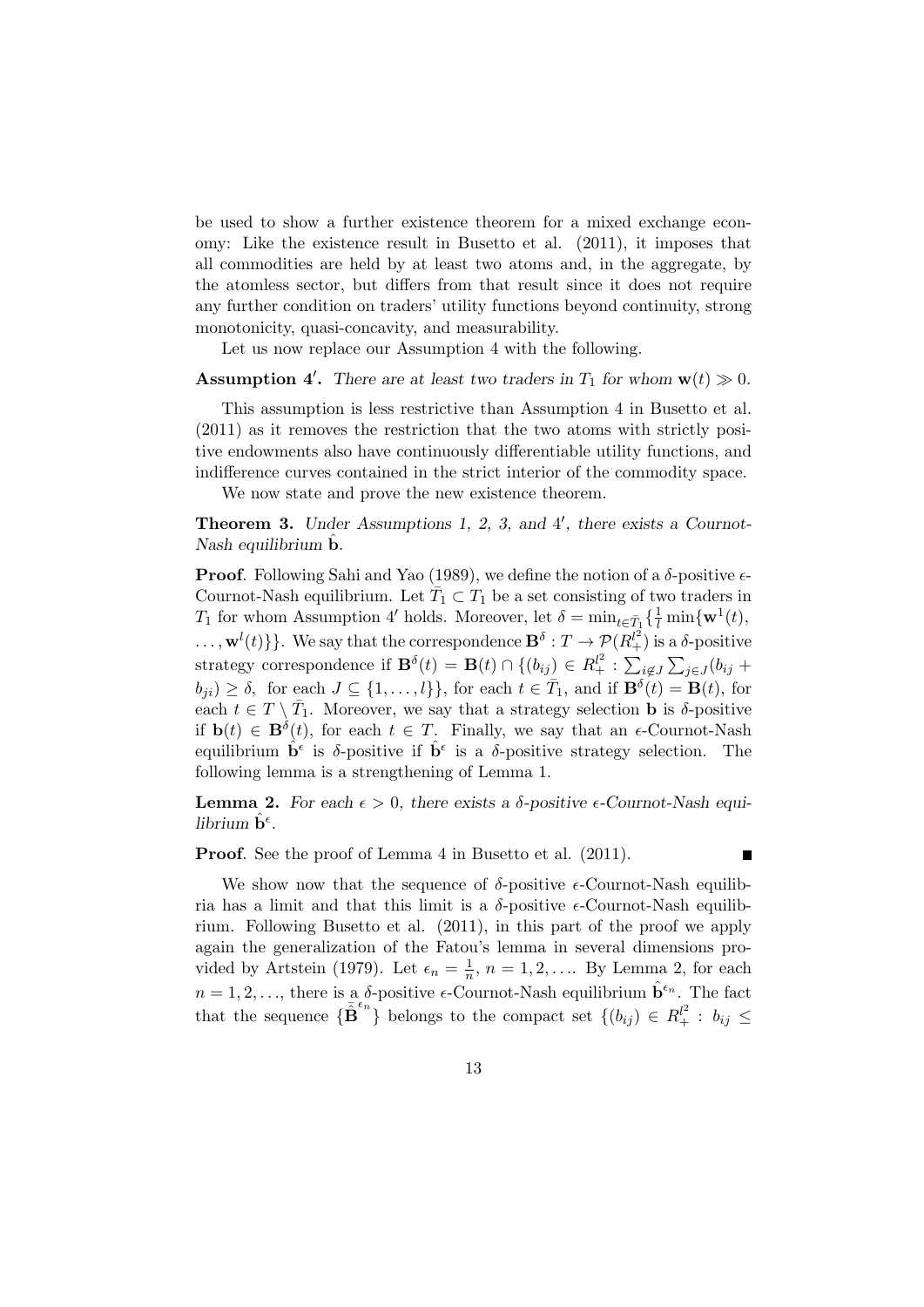$\int_T \mathbf{w}^i(t) d\mu$ ,  $i, j = 1, \ldots, l$ ,  $\sum_{i \notin J} \sum_{j \in J} (b_{ij} + b_{ji}) \ge \int_{\bar{T}_1} \delta d\mu$ , for each  $J \subseteq$  $\{1,\ldots,l\}\}\$ and the sequence  $\{\hat{p}^{\epsilon_n}\}\$ , where  $\hat{p}^{\epsilon_n} = p^{\epsilon_n}(\hat{\mathbf{b}}^{\epsilon_n})\$ , belongs to the unit simplex  $\Delta$ , for each  $n = 1, 2, \ldots$ , implies that there is a subsequence  ${\{\bar{\mathbf{B}}^{\epsilon_{k_n}}\}}$  of the sequence  ${\{\bar{\mathbf{B}}^{\epsilon_n}\}}$  which converges to an element of the set  $\{ (b_{ij}) \in R_+^{l^2} : b_{ij} \leq \int_T \mathbf{w}^i(t) d\mu, i, j = 1, \ldots, l, \sum_{i \notin J} \sum_{j \in J} (b_{ij} + b_{ji}) \geq$  $\{\hat{p}^{\epsilon_{k_n}}\}$  of the sequence  $\{\hat{p}^{\epsilon_{k_n}}\}$  of the sequence  $\{\hat{p}^{\epsilon_n}\}\$  which converges to a price vector  $\hat{p} \in \Delta$ , with  $\hat{p} \gg 0$ , by Theorem 1. Since the sequence  $\{\hat{\mathbf{b}}^{\epsilon_{k_n}}\}$  satisfies the assumptions of Theorem A in Artstein (1979), there is a function  $\hat{\mathbf{b}}$  such that  $\hat{\mathbf{b}}(t)$  is a limit point of the sequence  ${\{\hat{\mathbf{b}}^{\epsilon_{k_n}}(t)\}}$ , for each  $t \in T$ , and such that the sequence  ${\{\bar{\mathbf{B}}^{\epsilon_{k_n}}\}}$  converges to  $\hat{\mathbf{B}}$ . Moreover,  $\hat{p}$  and  $\bar{\mathbf{B}}$  satisfy (1), since  $\hat{p}^{\epsilon_{k_n}}$  and  $\bar{\mathbf{B}}_{\epsilon_k}^{\epsilon_{k_n}}$  $\epsilon_{k_n}^{n}$  satisfy  $(2)$ , for each  $n=1,2,\ldots$ , the sequence  $\{\hat{p}^{\epsilon_{k_n}}\}$  converges to  $\hat{p}$ , the sequence  $\{\bar{\mathbf{B}}^{\epsilon_{k_n}}\}$  converges to  $\tilde{\mathbf{B}}$ , and the sequence  $\{\epsilon_{k_n}\}$  converges to 0. Then, the matrix  $\tilde{\mathbf{B}}$  is completely reducible, by Lemma 1 in Sahi and Yao (1989), as  $\hat{p} \gg 0$ . But then,  $\hat{\mathbf{B}}$  must be irreducible as  $\hat{\mathbf{b}}$  is  $\delta$ -positive, by Remark 3 in Sahi and Yao (1989). Moreover, the same remark implies that the matrix  $\hat{\mathbf{B}} \setminus b(t)$  is irreducible, whenever it is completely reducible, for each  $t \in T_1$ , as there are at least two traders in  $T_1$  for whom  $\mathbf{w}(t) \gg 0$ , by Assumption 4'. Then, from the same argument used in the proof of Cases 1, 2, and 3 in Busetto et al. (2011), it follows that  $u_t(\mathbf{x}(t, \hat{\mathbf{b}}(t), p(\hat{\mathbf{b}}))) \geq u_t(\mathbf{x}(t, b(t), p(\hat{\mathbf{b}} \setminus b(t))))$ , for each  $b(t) \in \mathbf{B}(t)$  and for each  $t \in T$ . Hence,  $\hat{\mathbf{b}}$  is a Cournot-Nash equilibrium.

### 6 Conclusion

In this paper, we have reconsidered the issues concerning the existence of a Cournot-Nash equilibrium for mixed exchange economies. In particular, we have shown a general price convergence theorem and an existence theorem for the mixed version of the Shapley window model which are both based on the Walrasian properties of atomless part's behavior. Our Theorem 2 provides an existence result which can be applied to economic structures left uncovered by the existence theorem proved by Busetto et al. (2011): In our theorem, all traders may indeed have corner endowments, and indifference curves which touch the boundary of the consumption set. In particular, it guarantees the existence of a Cournot-Nash equilibrium for the case of bilateral oligopoly with a competitive fringe for each commodity, thereby contributing to the growing literature on this type of economic structure,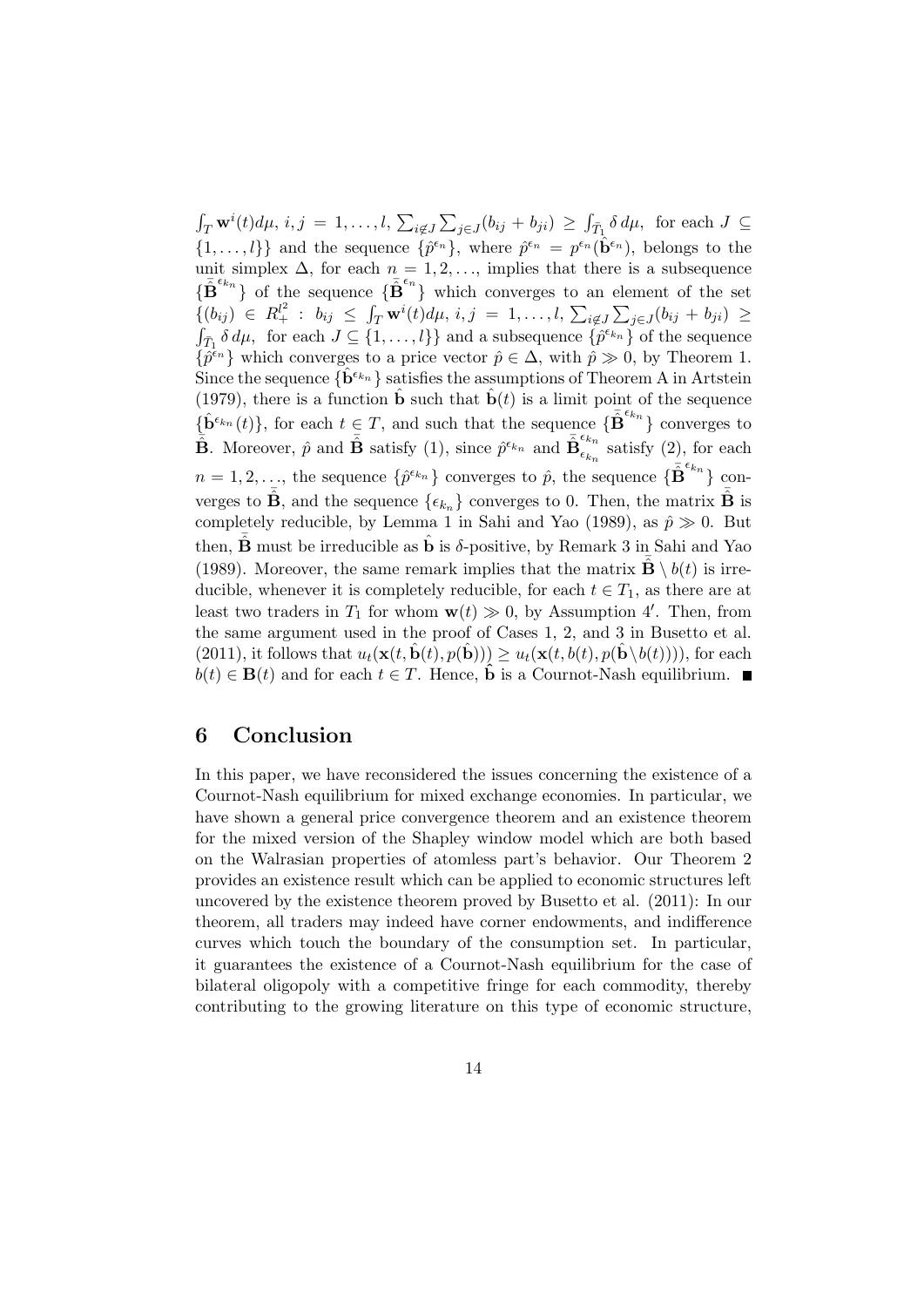initiated by Gabszewicz and Michel (1997) and further analyzed by Bloch and Ghosal (1997), Bloch and Ferrer (2001), Dickson and Hartley (2008), Amir and Bloch (2009), among others.

We leave for further research the problem of proving the existence of a Cournot-Nash equilibrium for a bilateral oligopoly configuration without a competitive fringe, a case which violates Assumption 1 of Theorem 2. We have also exhibited the generality of our price convergence theorem, by proving another existence result, Theorem 3, less requiring than the existence theorem proved by Busetto et al. (2011), since it assumes that all commodities are held by at least two atoms and, in the aggregate, by the atomless part without imposing further assumptions on traders' utility functions beyond continuity, strong monotonicity, quasi-concavity, and measurability. Moreover, we conjecture that, under the same assumptions, the price convergence theorem could be used to prove an asymptotic equivalence between Cournot-Nash and Walras equilibria similar to that obtained by Busetto, Codognato, and Ghosal (2017): we also leave this proof for future research.

### References

- [1] Amir R., Bloch F. (2009), "Comparative statics in a simple class of strategic market games," Games and Economic Behavior 65, 7-24.
- [2] Artstein Z. (1979), "A note on Fatou's lemma in several dimensions," Journal of Mathematical Economics 6, 277-282.
- [3] Aumann R.J. (1964), "Markets with a continuum of traders," Econometrica 32, 39-50.
- [4] Aumann R.J. (1966), "Existence of competitive equilibria in markets with a continuum of traders," *Econometrica* 24, 1-17.
- [5] Bloch F., Ghosal S. (1997), "Stable trading structures in bilateral oligopolies," Journal of Economic Theory 74, 368-384.
- [6] Bloch F., Ferrer H. (2001), "Trade fragmentation and coordination in strategic market games," Journal of Economic Theory 101, 301-316.
- [7] Busetto F., Codognato G., Ghosal S. (2011), "Noncooperative oligopoly in markets with a continuum of traders," Games and Economic Behavior, 72, 38-45.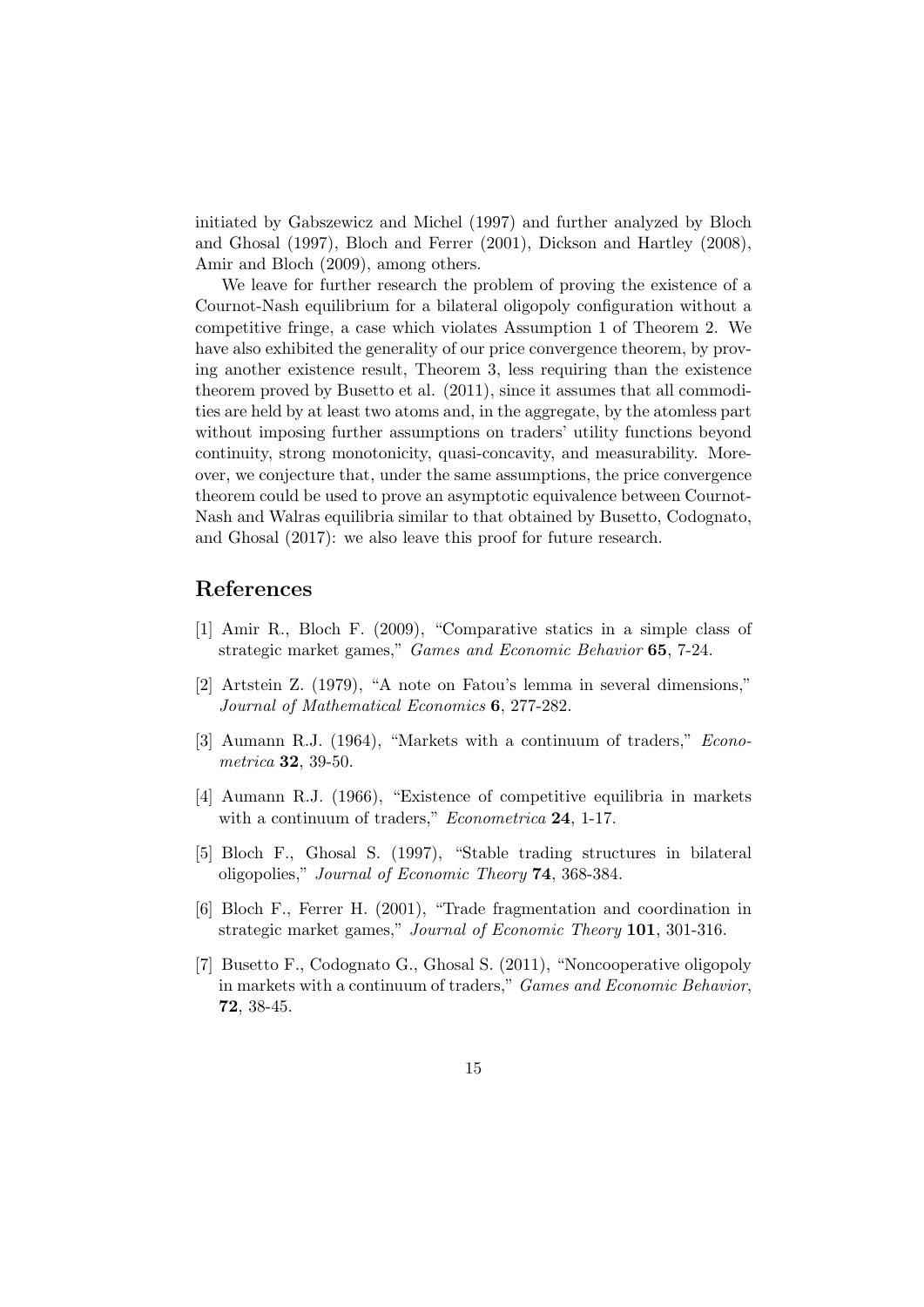- [8] Busetto F., Codognato G., Ghosal S. (2017), "Asymptotic equivalence between Cournot-Nash and Walras equilibria in exchange economies with atoms and an atomless part," International Journal of Game Theory, forthcoming.
- [9] Codognato G., Ghosal S. (2000), "Cournot-Nash equilibria in limit exchange economies with complete markets and consistent prices," Journal of Mathematical Economics 34, 39-53.
- [10] Codognato G., Julien L.A. (2013), "Noncooperative oligopoly in markets with a Cobb-Douglas continuum of traders," Louvain Economic Review 79, 75-88.
- [11] Debreu G. (1982), "Existence of competitive equilibrium," in Arrow K.J., Intriligator H.D. (eds), Handbook of mathematical economics, Elsevier, Amsterdam.
- [12] Dickson A., Hartley R. (2008), "The strategic Marshallian cross," Games and Economic Behavior 64, 514-532.
- [13] Dubey P., Shapley L.S. (1994), "Noncooperative general exchange with a continuum of traders: two models," Journal of Mathematical Economics 23, 253-293.
- [14] Gabszewicz J.J., Michel P. (1997), "Oligopoly equilibrium in exchange economies," in Eaton B.C., Harris R. G. (eds), Trade, technology and economics. Essays in honour of Richard G. Lipsey, Edward Elgar, Cheltenham.
- [15] Gabszewicz J.J., Shitovitz B. (1992), "The core in imperfectly competitive economies," in Aumann R.J. and Hart S. (eds), Handbook of game theory with economic applications, Elsevier, Amsterdam.
- [16] Giraud G. (2003), "Strategic market games: an introduction," Journal of Mathematical Economics 39, 355-375.
- [17] Kreps D. (2012), Microeconomic foundations I: choice and competitive markets, Princeton University Press, Princeton.
- [18] Milnor J.W., Shapley L.S. (1978), "Values of large games II: oceanic games," Mathematics of Operations Research 3, 290-307.